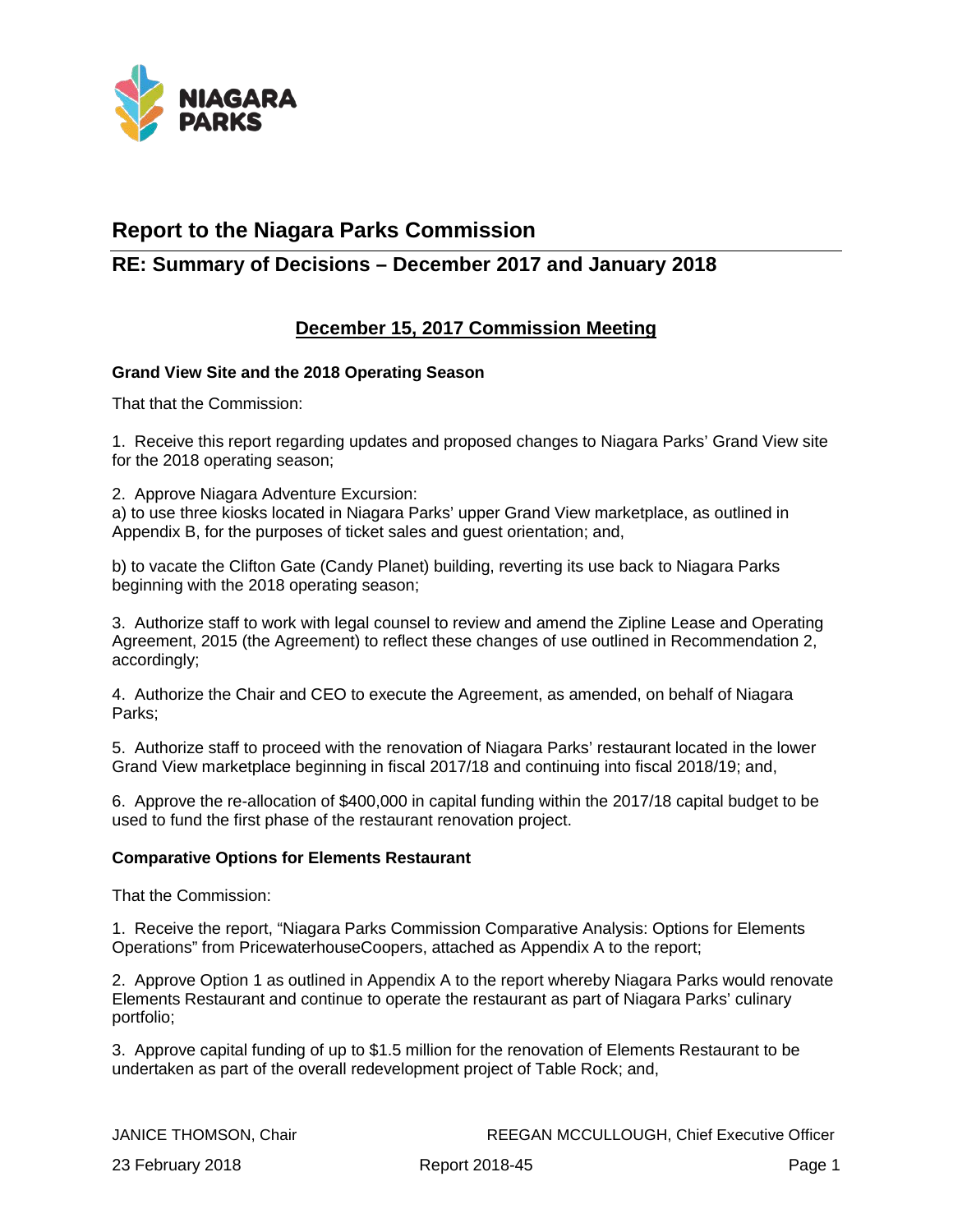

4. Direct staff to report back to the Finance and Audit Committee with options (including renovations, costs and benefits) for further input regarding the renovation project as well as the operational plan (labour, branding, marketing) to grow opportunities at Elements Restaurant.

## **2018 – 2019 Proposed NPC Budget and 2018/19 – 2020/21 Business Plan**

That the Commission approve the 2018 – 2019 budget and 2018/19 – 2020/21 Business Plan as presented.

## **January 19, 2018 Commission Meeting**

## **Ratification of Motion Re: Hornblower Fees**

That the Commission:

1. Approve the child admission rate for Hornblower Niagara Cruises for the 2018 operating season only as follows:

- a) Retail (regular rate): \$15.95
- b) Group/Broker rate: \$14.35 (10% discount)
- c) Group rate (5,000+ customers): \$12.75 (20% discount)

## **NuSkin Event Proposal Update**

That the Commission:

1. Approve the use of Queen Victoria Park for the proposed Nu Skin event and activities to be held on Tuesday May 15, 2018, including site set-up and rehearsals from May 7-14, 2018; 2. Approve the closure of Niagara Parkway between Fraser Hill and Clifton Hill for four hours (minimum), from approximately 7 p.m. to 11 p.m., on the evening of May 15, 2018 to support the event; and,

3. Direct staff to complete formal contracts, as required, and authorize the Chair and Chief Executive Officer to execute the agreements.

## **Our Home and Miniature Land Exhibit**

That the Commission:

1. Approve a request from Our Home and Miniature Land Inc. (OHML) to represent a miniature display of Niagara Parks Commission (NPC) landmarks, attractions and branding in their Niagara Exhibit; and

2. Authorize the Chair and Chief Executive Officer to execute the Intellectual Property Use Agreement on behalf of NPC.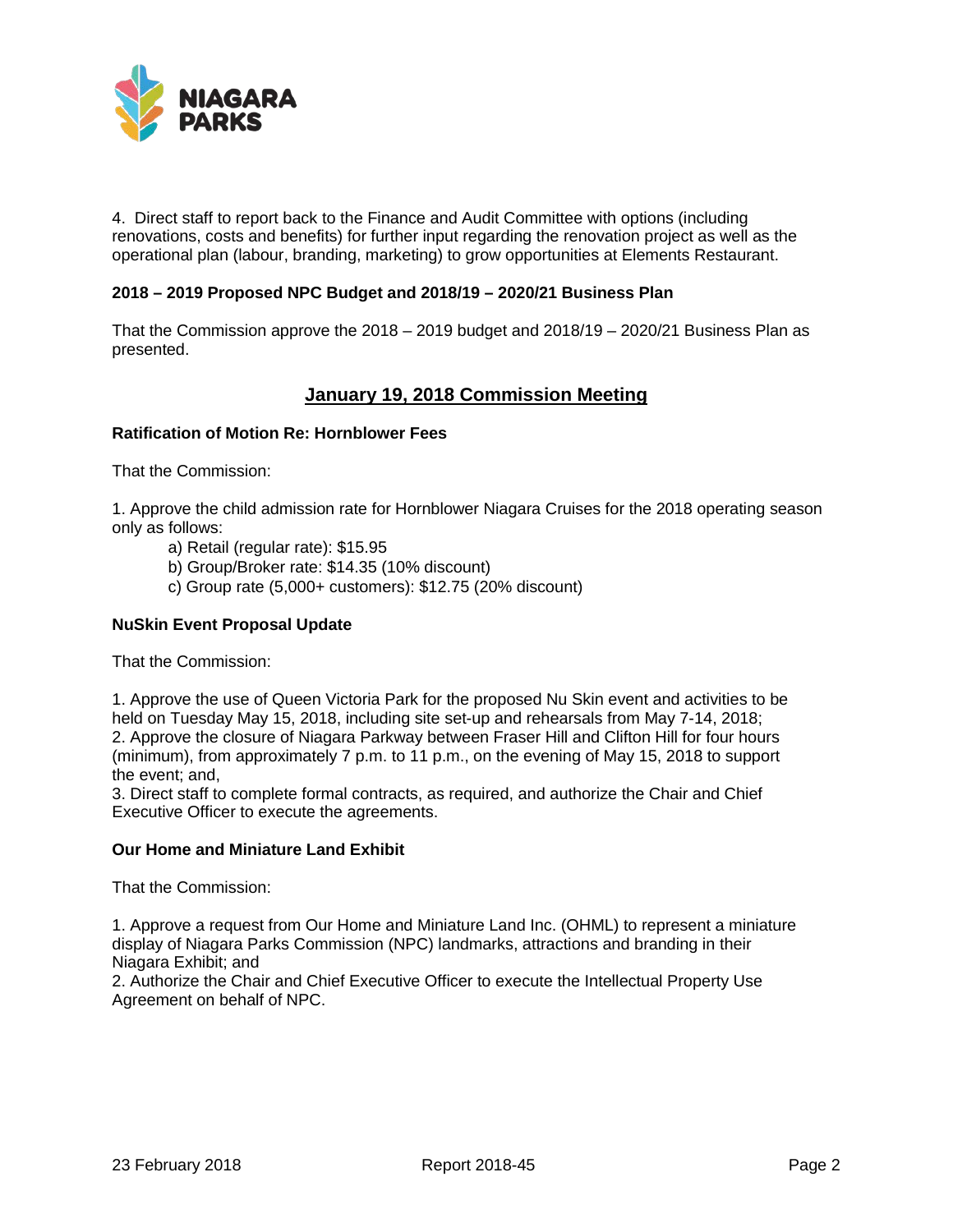

## **McFarland Park/Smuggler's Cove Node Revenue Generating Opportunity**

That the Commission:

1. Direct staff to undertake the McFarland Park/Smuggler's Cove Revenue Generating Opportunity project;

2. Authorize staff to procure landscape architecture consulting services for the concept land use plan;

3. Authorize staff to procure design consulting services for patio design and construction and report back for budget approval for the Finance & Audit Committee meeting in April 2018;

4. Direct staff to undertake a procurement process for both a Revenue Generating Opportunity for water-based amenities; and for bike rental;

5. Approve the operational funding of \$30,000 for the first phase, to be completed by March 31, 2018; and

6. Direct staff to provide regular updates to the Property & Infrastructure and Finance & Audit Committees.

## **Urban Forestry Management Plan Update**

That the Commission:

1. Receive Report 2018-12 as an update to the development of an Urban Forestry Management Plan for The Niagara Parks Commission (NPC) lands;

2. Approve the five strategic goals of the Urban Forestry Management Plan, which are:

- a. Maintain and Increase Canopy Cover
- b. Increase Species and Habitat Diversity
- c. Mitigate Impacts
- d. Increase Awareness and Promote Stewardship
- e. Improve Data Collection and Monitoring;

3. Subject to annual NPC budget approval and annual restoration targets:

a. Approve an average canopy cover target of 35% by 2028 for NPC's lands;

b. Approve an average biodiversity target by 2028 of utilizing the 5-10-20 rule for new native tree plantings, whereby no more than 5% of one species, 10% of one genus and 20% of one family make up the species composition; and,

c. Approve an average target of 75% by 2028 for the amount of Niagara River shoreline that is covered with native vegetation.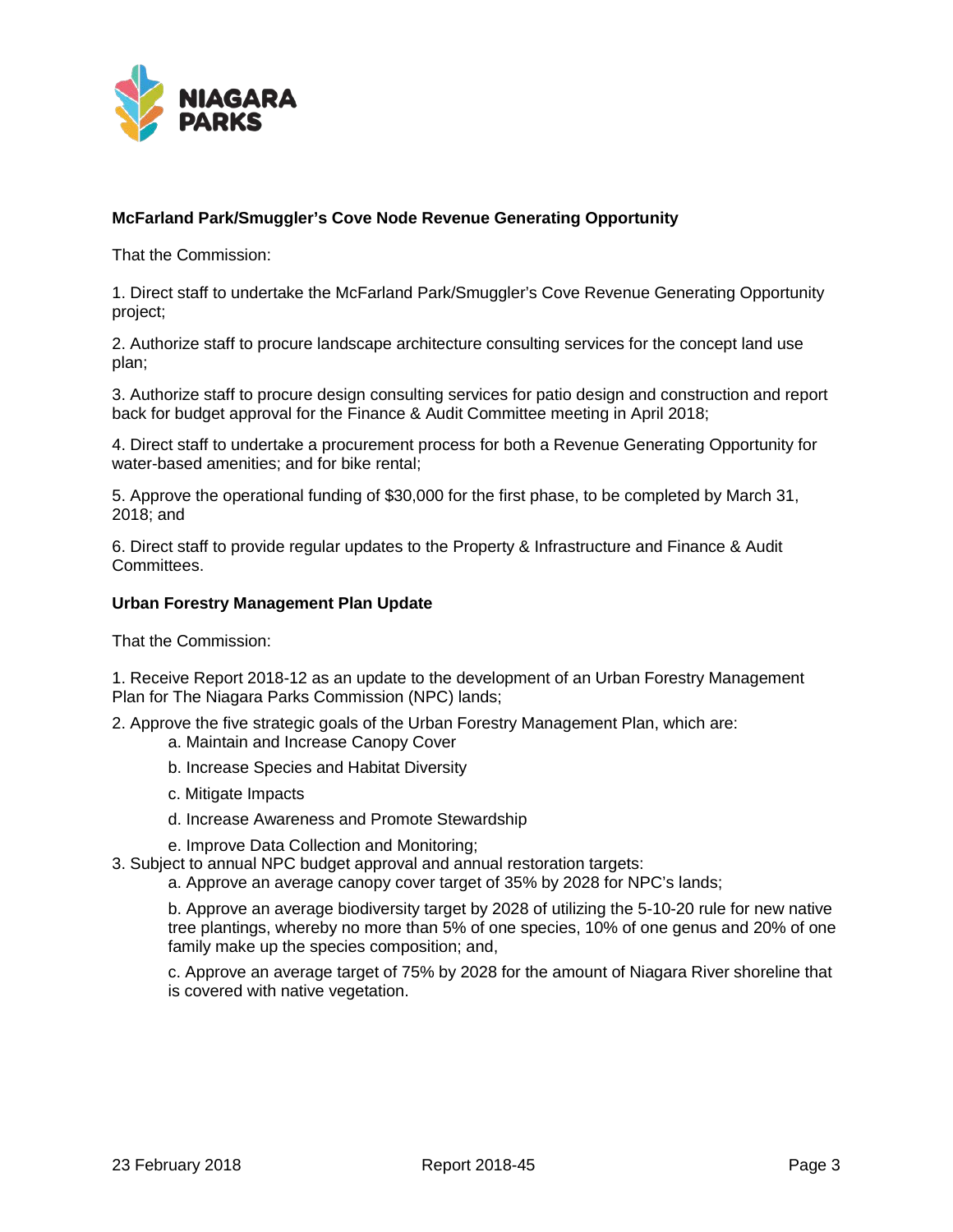

## **Cycling Rental Services Agreement**

That the Commission:

1. Direct staff to negotiate a one-year contract with the current service provider, Zoom Leisure, to maintain current services while the cycling strategy is being developed;

2. Authorize the Chair and Chief Executive Officer to execute a one-year contract with Zoom Leisure; and,

3. Direct staff to ensure that any future cycling rental services become part of the overall cycling strategy being proposed in 2018.

## **NPC Cycling Strategy**

That the Commission:

1. Approve the key principles and elements outlined in Report 2018-22 to assist in formulating the Niagara Park Commission's (NPC)'s cycling strategy; and

2. Approve the engagement of a cycling consultant to assist with the development of the NPC cycling program and strategy with a budget of up to \$50,000 to be funded by operations.

## **Capital Projects**

That the Commission:

1. Approve the capital projects report, funded and approved from operations, from April 1, 2017 to December 31, 2017.

## **Code of Conduct**

That the Commission:

1. Approve the updated Code of Conduct as presented in Appendix A to Report 2018-05, with amendments to reflect:

a) The title change from General Manager to Chief Executive Officer (CEO);

b) Committee member input regarding Standards of Conduct and Sensitive Information; c) Update of The Niagara Parks Commission's vision statement in accordance with the Strategic Plan; and,

d) Changes resulting from the government's update of the Public Service of Ontario Act and regulation, specifically related to Oaths and Affirmations of Office and Allegiance.

## **Recorded Information Management Policy**

That the Commission:

1. Approve Policy CPM-01-07 Recorded Information Governance Policy attached as Appendix A to Report 2018-08.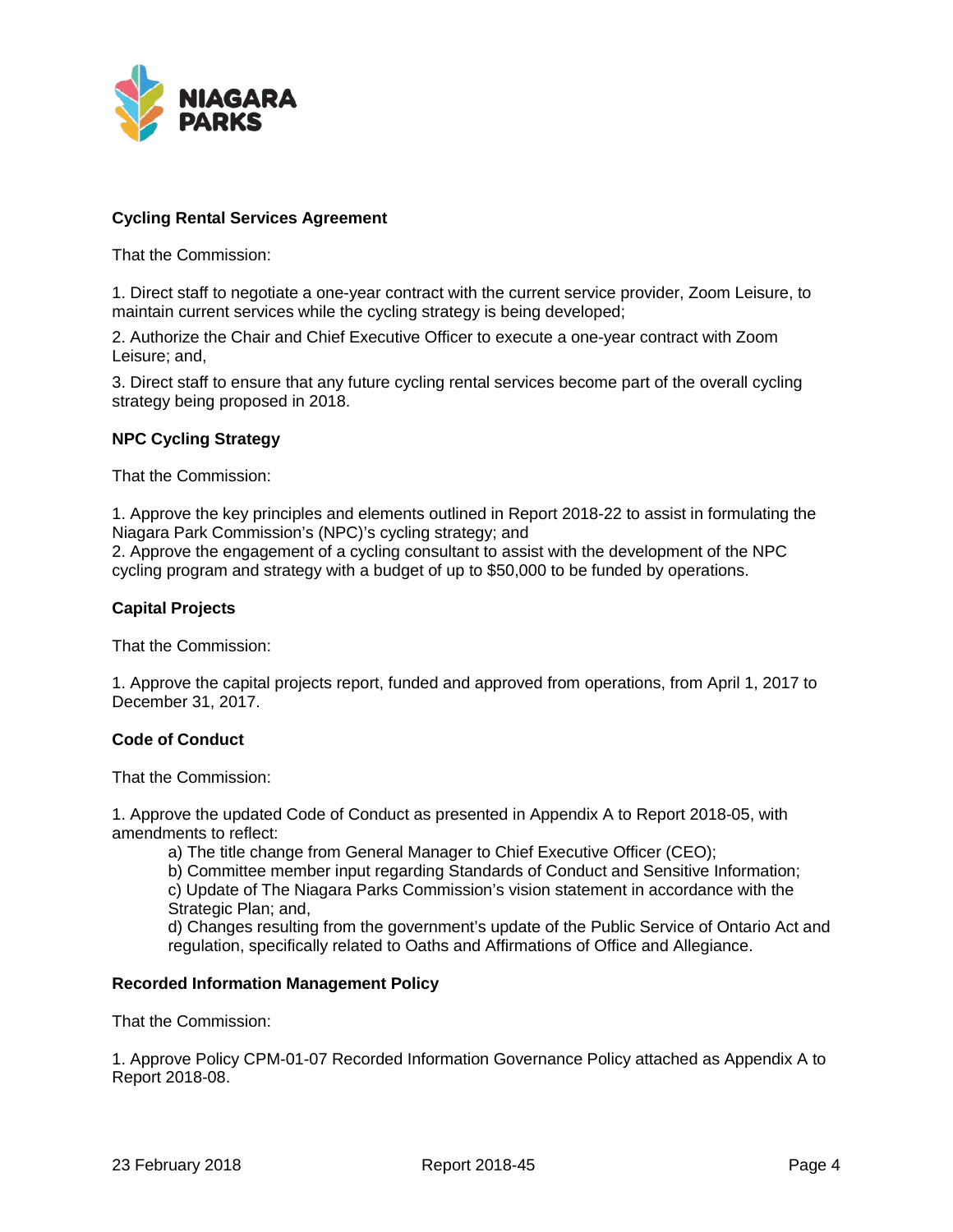

# **Archives Policy**

That the Commission:

1. Approve Policy CPM-01-23 Archives Policy attached as Appendix A to Report 2018-09.

|                                    |                                                                                                 | Submitted by: Original signed by: |
|------------------------------------|-------------------------------------------------------------------------------------------------|-----------------------------------|
| Darla Jones                        |                                                                                                 | Name(s): Reegan McCullough        |
| Executive Assistant to the Chair & |                                                                                                 | <b>Chief Executive Officer</b>    |
| <b>Chief Executive Officer</b>     | Title(s):                                                                                       |                                   |
|                                    |                                                                                                 |                                   |
|                                    |                                                                                                 | Date: 23 February 2018            |
|                                    | Prepared by: Original signed by:<br>Authorized by Chief Executive Officer:<br>Reegan McCullough |                                   |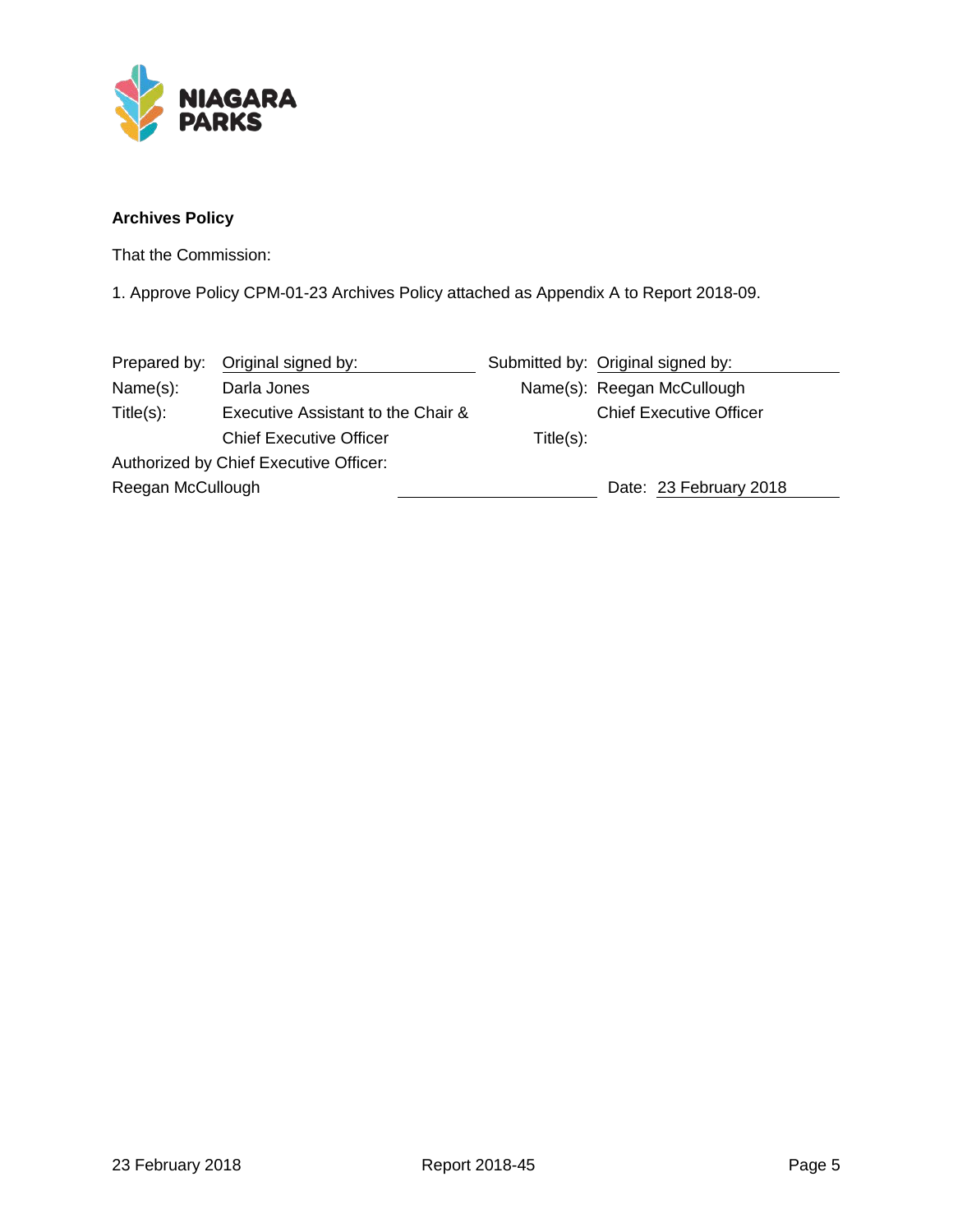

# **Report to the Commission**

# **RE: French Language Services Act Application**

# **Recommendation(s)**

That the Niagara Parks Commission:

1. Receive Report 2018-28 for information.

# **Overview**

As per Item 110 (a) through (d), of the Finance and Audit Committee's follow-up log, this report has been prepared to provide a status update on the French Language Services Act (FLS Act) requirements expected of The Niagara Parks Commission (NPC).

The Memorandum of Understanding (MOU) between the Ontario Ministry of Tourism, Culture and Sport (MTCS) and the NPC identifies in its Appendix and Schedule, legislation and directives that apply to NPC which includes the FLS Act (see Appendix A to this report) and the "Communications in French Directive (2010)" (Directive) (see Appendix B to this report).

Section 1 of the FLS Act, provides the definition of a "government agency" for the purposes of the legislation, which includes in its description "…a board, commission or corporation the majority of whose members or directors are appointed by the Lieutenant Governor in Council..." As such, the provisions of the Legislation pertaining to a "government agency," apply to NPC.

Section 5(1) of the FLS Act speaks to the *Rights to Service in French* and stipulates: "A person has the right in accordance with this Act to communicate in French, and to receive available services in French from, any head or central office of a government agency or institution of the Legislature, and has the same right in respect of any other office of such agency or institution that is located in or serves an area designated in the Schedule."

The FLS Act defines service to mean "any service or procedure that is provided to the public by a government agency or institution of the legislature and includes all communications for this purpose."

JANICE THOMSON, Chair REEGAN MCCULLOUGH, Chief Executive Officer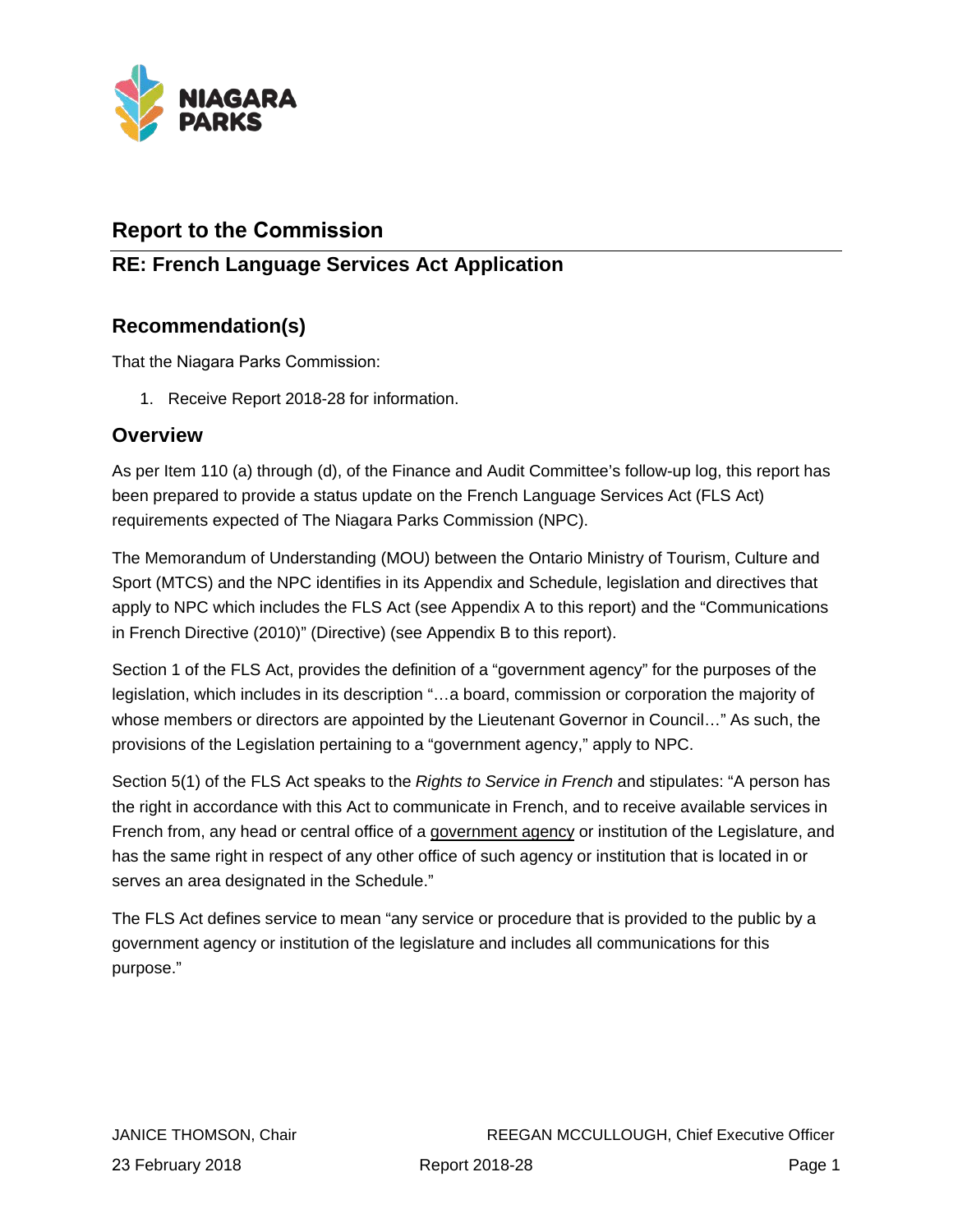

The Directive lists both a general set of Principles and Mandatory Requirements that ministries and agencies are expected to carry out.

According to the Directive's Principles:

- Ministries and classified agencies consider and incorporate the specific needs of the Francophone community during the communications planning process to effectively reach out to Francophones in the implementation process.
- Communications are effective, relevant and targeted to their audience appropriately.

Within the Mandatory Requirements, all ministries and classified agencies are required:

- To seek out improvements in how they communicate with Francophones
- To adhere to all relevant processes and legislative requirements, notably the French Language Services Act, in the active offer and delivery of French-language services to Ontario's francophone community.
- To consider the Francophone community's specific needs when developing strategic communications plans, and incorporate appropriate approaches into the communications activities, to reach Francophone audiences effectively.

In keeping with both the FLS Act and Directives applicable to NPC, efforts have and continue to be taken to ensure NPC's head office complies with the requirements of the FLS Act. Currently, two bilingual staff within the Oak Hall complex are able to assist with enquiries or issues, brought to the NPC's attention (for example guest services calls, letters, emails, etc.).

The MTCS has indicated that according to the legal interpretation of the FLS Act, provided by the Office of the French Language Commissioner, website communication is considered a communication service/function provided by a head office and is required to be bilingual.

As a result, and as part of the NPC brand initiative in the summer of 2017, NPC launched a new website and has, over the course of the fall and winter, been working on the development and translation of this site into French. The new website was launched in early February. 2018.

Further work and staffing resources will be eventually required as NPC seeks out improvements in how it communicates with Francophones. For example, an expansion of NPC communications activities on its social media accounts – twitter, blogs, Facebook and Instagram accounts – will be investigated for translation on a daily basis, as they too can be considered communications activities from head office.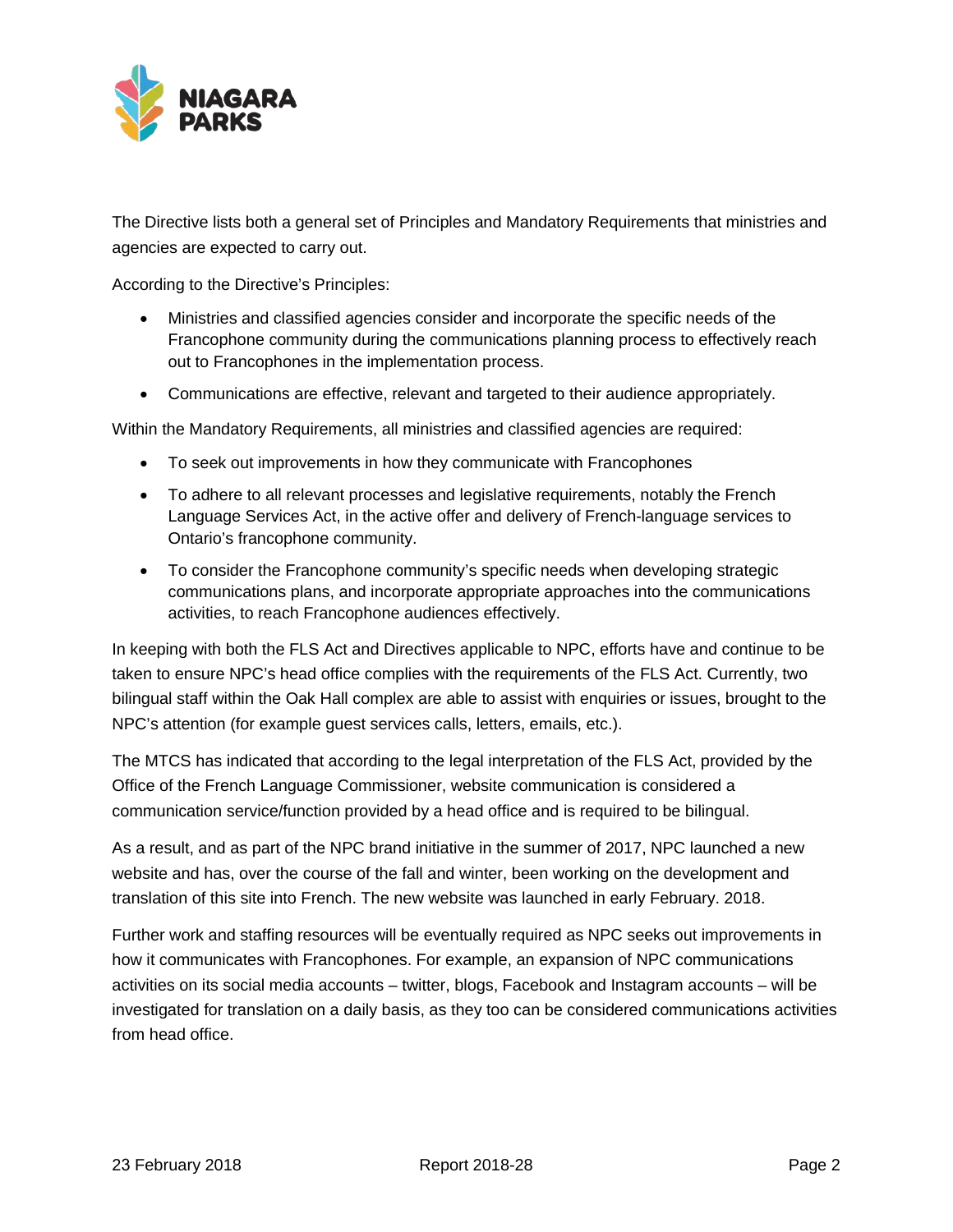

As well, as NPC continues with its important brand initiative work, the establishment of a new wayfinding strategy is also critical and care is taken to ensure French translation is incorporated where applicable into this major communications activity.

These steps are all part of NPC's efforts to seek out improvements in how it communicates and expands its efforts in the active offer and delivery of French-language services to Ontario's Francophone community.

Further, according to Regulation 284 of the FLS Act (Provision of French Language Services on Behalf of government Agencies), the requirements of the FLS Act that apply to NPC also apply to third-party vendors, agencies, entities, etc. that are providing a public service on behalf of the NPC. As such, Hornblower Niagara Cruises (Hornblower) must offer a French language website. NPC staff have been working with representatives of Hornblower since the summer of 2017 to ensure its new French language website and ticketing purchase page will meet these requirements. The new website will be launched at the end of February 2018.

Regulation 398 of the FLS Act further designates additional public service agencies for the purpose of the definition of "government agency," from which the provision of bilingual services is required, while Regulation 407 (Designation of Additional Areas) of the Act outlines where bilingual municipal services are to be provided.

Neither NPC nor the municipalities of Niagara Falls, Niagara-on-the-Lake or Fort Erie are listed within Regulations 398 or 407. The municipalities of Welland and Port Colborne are listed within the FLS Act's Schedule.

NPC staff is currently awaiting a planned training session on both the FLS Act and Directive, which is to be conducted by MTCS staff. Originally planned for the spring/summer of 2017, MTCS has yet to establish a timetable for these future sessions. Once this training session is scheduled, NPC staff will participate and provide updates, as appropriate, on methods and means by which it can improve upon its provision of French language services to its guests.

# **Implications**

Within its fiscal 2018 budget, NPC marketing has worked to facilitate the development and translation of the NPC's new English website into French. In total, over 200 staff hours were allocated to and \$26,000 invested in this project. External web consultants/translation services were used, with \$8,750 required for web development and \$17,370 devoted to translation services.

As part of the 2019 fiscal planning process, resources have been set aside for the retention of an additional communications coordinator staff person that will provide support to both corporate communication and marketing in terms of French language content and translation support. NPC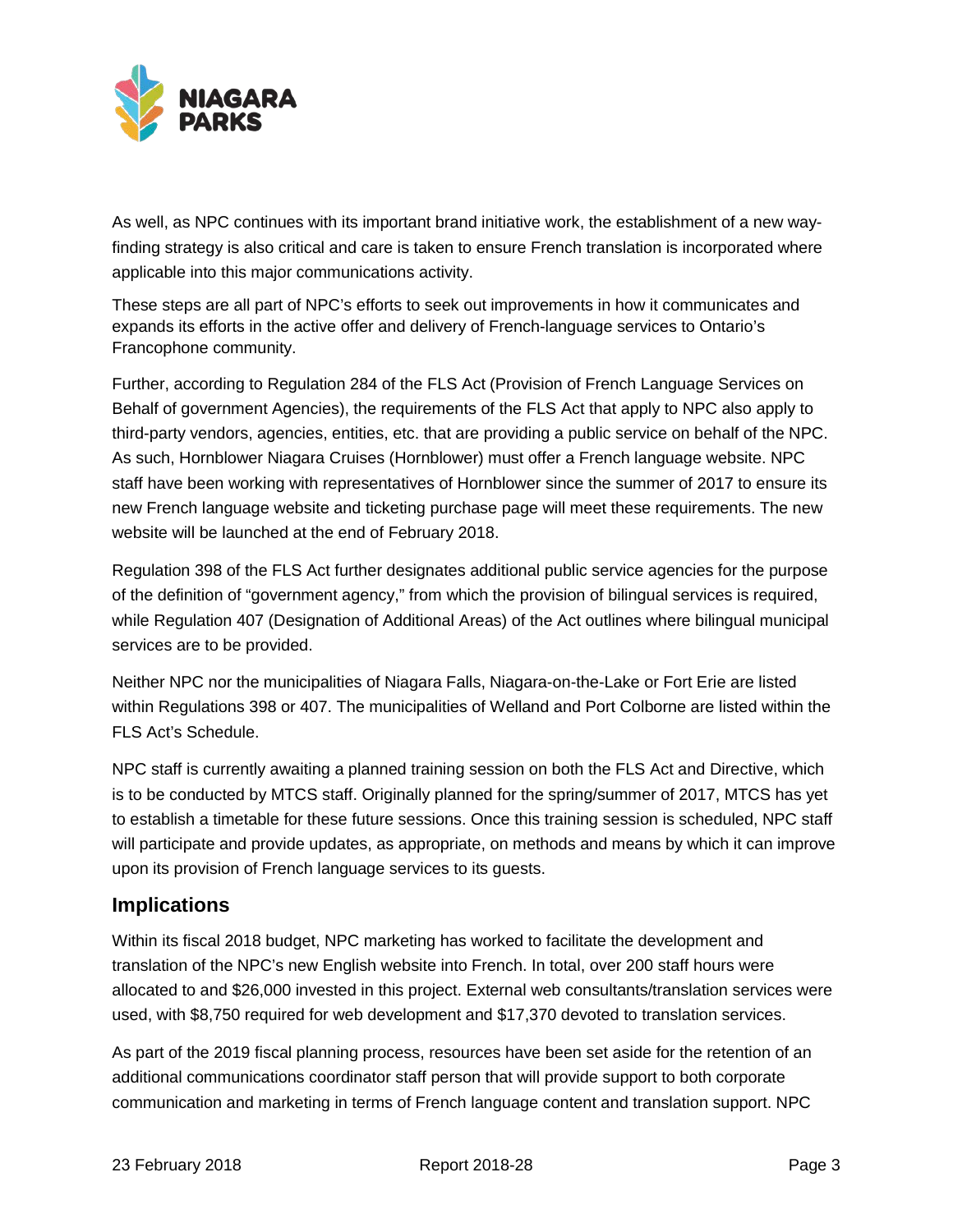

marketing will also be recruiting a minimum of one bilingual seasonal staff member for its new Guest Services Centre.

NPC Marketing is also currently reviewing the need for an additional staff complement – a bilingual writer – to support its extensive website and social media efforts and reach.

# **Consultation**

Staff from Business Development and Corporate Services were consulted in the preparation of this report.

# **Alternatives for Consideration**

None.

# **Rationale for Recommendation**

NPC has initiated several steps to enhance its French language communication abilities and services that will ensure the NPC fulfils its legislative requirements and more importantly meets the vision, values and themes set out in its new 10-year Strategic Plan.

# **Relevance to Strategic Plan**

Enhanced French language capabilities address several sections of the 2018-2028 Strategic Plan.

Vision:

- A welcoming, accessible and inspiring place offering world-class natural, historical, and authentic experience
- A source of national pride
- One of the most spectacular Parks in the world

Our Values:

- Responsiveness and sensitivity to aligning products and services with the changing needs of our visitors, our providers and our contributors
- Diversity in our staff and customer base that expands the richness of the cultural experience

Strategic Plan Theme:

• Taking Experiences, Services and Hospitality to the next level.

## **Other Pertinent Reports**

None.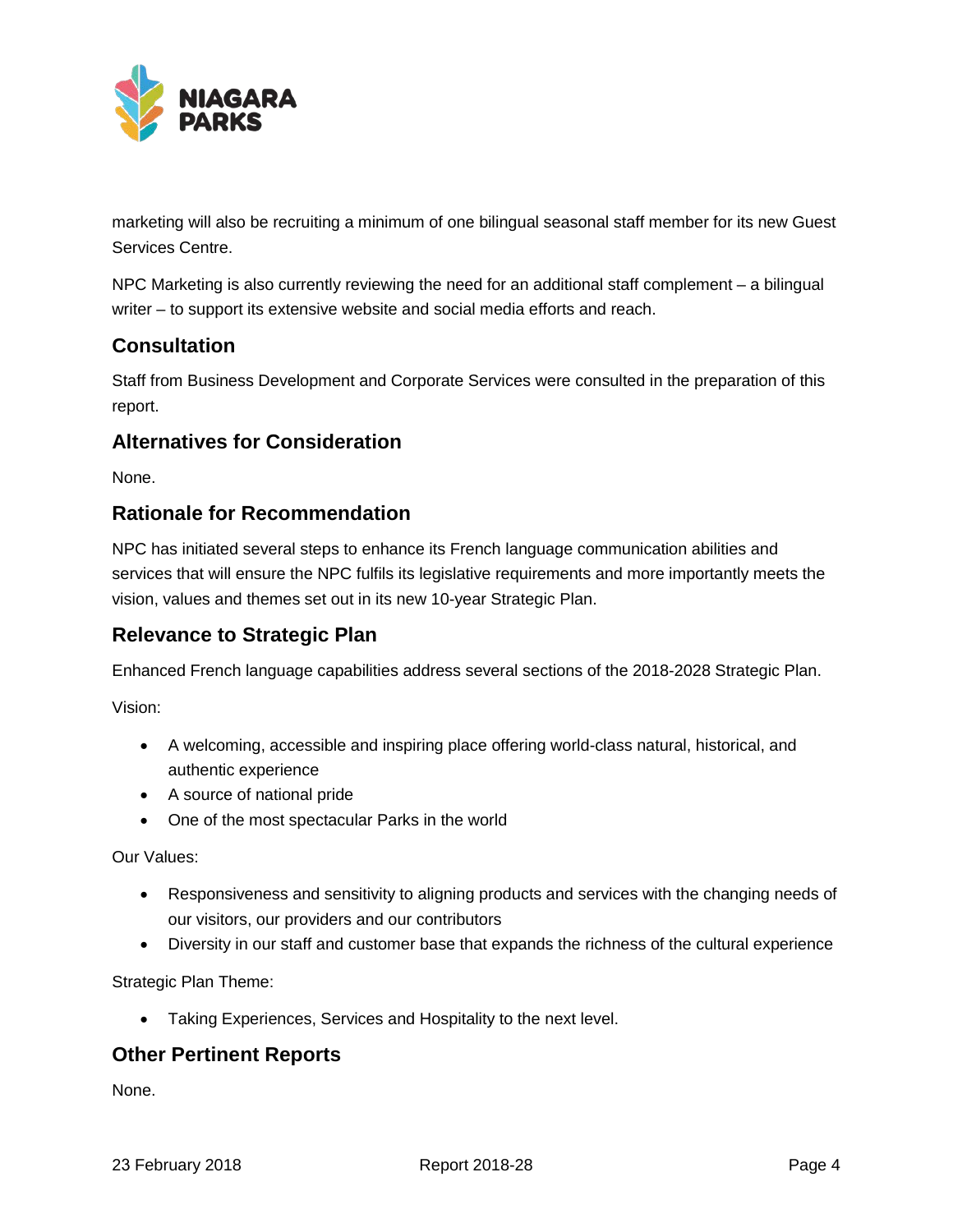

|              | Prepared by: Original signed by:                          | Submitted by: Original signed by: |
|--------------|-----------------------------------------------------------|-----------------------------------|
| Name(s):     | Tony Baldinelli                                           | Name(s): David Adames             |
| $Title(s)$ : | Senior Manager, Communications<br>& Stakeholder Relations | Title(s): Chief Operating Officer |
|              | Authorized by Chief Executive Officer:                    | <b>Date:</b> Feb 16, 2018         |

# **Appendices**

Appendix A – French Language Services Act

Appendix B – Communications in French Directive (effective May 13, 2010)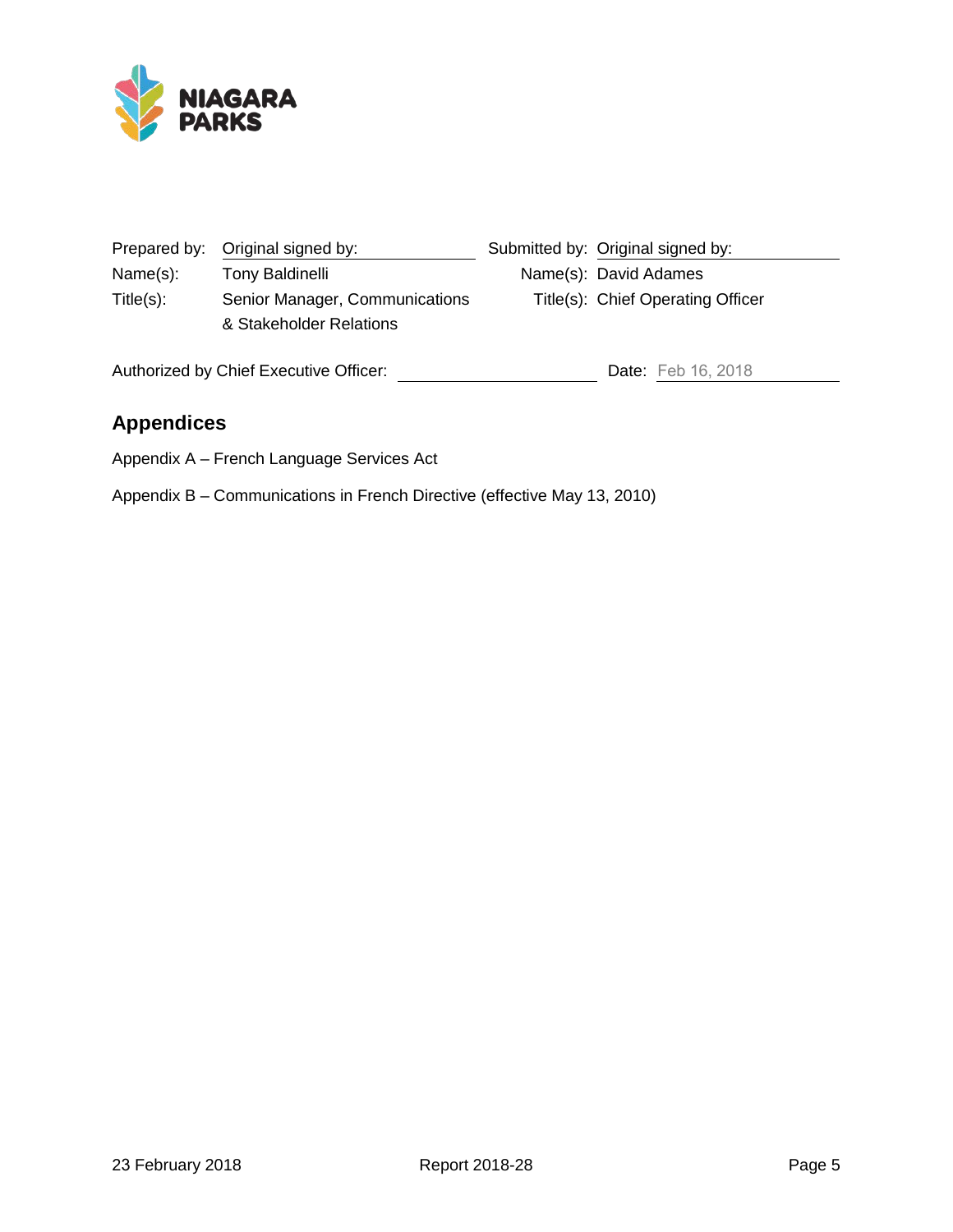[Français](http://www.ontario.ca/fr/lois/loi/90f32)

## **French Language Services Act**

## R.S.O. 1990, CHAPTER F.32

**Consolidation Period:** From June 1, 2017 to the e-Laws [currency date.](http://www.e-laws.gov.on.ca/navigation?file=currencyDates&lang=en)

Last amendment: [2017, c. 14, Sched. 4, s. 15.](http://www.ontario.ca/laws/statute/S17014#sched4s15)

Legislative History: 1993, c. 27, Sched.; [O. Reg. 407/94;](http://www.ontario.ca/laws/regulation/940407) 1997, c. 25, Sched. E, s. 3; 1997, c. 26, Sched.; 1999, c. 14, Sched. F, s. 4; [2000,](http://www.ontario.ca/laws/statute/S00005#s12)  [c. 5, s. 12;](http://www.ontario.ca/laws/statute/S00005#s12) [2002, c. 17, Sched.](http://www.ontario.ca/laws/statute/S02017#schedfs1s1) F, Table; [2006, c. 35, Sched. C, s. 48;](http://www.ontario.ca/laws/statute/S06035#schedcs48) [2007, c. 7, Sched. 16;](http://www.ontario.ca/laws/statute/S07007#sched16s1) [2007, c. 8, s. 204;](http://www.ontario.ca/laws/statute/S07008#s204) [2009, c. 33, Sched. 6, s. 60;](http://www.ontario.ca/laws/statute/S09033#sched6s60) [2013, c. 16;](http://www.ontario.ca/laws/statute/S13016#s1s1) [2017, c. 14, Sched. 4, s. 15.](http://www.ontario.ca/laws/statute/S17014#sched4s15)

## **CONTENTS**

### [Preamble](#page-10-0)

**D[EFINITIONS](#page-11-0)** 

| <u>1.</u>                                                                         | Definitions                                            |  |
|-----------------------------------------------------------------------------------|--------------------------------------------------------|--|
|                                                                                   | <b>RIGHTS AND OBLIGATIONS</b>                          |  |
|                                                                                   | Provision of services in French                        |  |
|                                                                                   | Use of English or French in Legislative Assembly       |  |
|                                                                                   | <b>Translation of Statutes</b>                         |  |
|                                                                                   | Right to services in French                            |  |
|                                                                                   | Existing practice protected                            |  |
| $\frac{2.4}{3.4}$<br>$\frac{4.5}{5.6}$<br>$\frac{6.7}{2.8}$<br>$\frac{8.9}{2.10}$ | Limitation of obligations of government agencies, etc. |  |
|                                                                                   | Regulations                                            |  |
|                                                                                   | Public service agencies; limited designation           |  |
|                                                                                   | Notice and comment re exempting regulation, etc.       |  |
|                                                                                   | <b>MINISTER AND EMPLOYEES</b>                          |  |
|                                                                                   | Responsible Minister                                   |  |
| $\frac{11}{12}$                                                                   | Office for Francophone Affairs                         |  |
|                                                                                   | <b>FRENCH LANGUAGE SERVICES COMMISSIONER</b>           |  |
| 12.1                                                                              | French Language Services Commissioner                  |  |
| 12.1.1                                                                            | Nature of employment                                   |  |
| 12.1.2                                                                            | Salary and benefits                                    |  |
| 12.1.3                                                                            | Office of the Commissioner                             |  |
| 12.1.4                                                                            | Employees                                              |  |
| 12.1.5                                                                            | Premises and supplies                                  |  |
| 12.1.6                                                                            | Immunity                                               |  |
|                                                                                   | <b>Functions of Commissioner</b>                       |  |
| $\frac{12.2}{12.3}$ $\frac{12.4}{12.5}$ $\frac{12.5}{12.6}$                       | Commissioner's discretion to investigate complaints    |  |
|                                                                                   | Investigations                                         |  |
|                                                                                   | Annual report                                          |  |
|                                                                                   | Other reports                                          |  |
| 12.7                                                                              | Publication of report                                  |  |
|                                                                                   | FRENCH LANGUAGE SERVICES CO-ORDINATORS                 |  |
| 13.                                                                               | French language services co-ordinators                 |  |
|                                                                                   | <b>MUNICIPALITIES</b>                                  |  |
| 14.                                                                               | Municipal by-laws re official languages                |  |
| <b>Schedule</b>                                                                   |                                                        |  |

## **Preamble**

<span id="page-10-0"></span>Whereas the French language is an historic and honoured language in Ontario and recognized by the Constitution as an official language in Canada; and whereas in Ontario the French language is recognized as an official language in the courts and in education; and whereas the Legislative Assembly recognizes the contribution of the cultural heritage of the French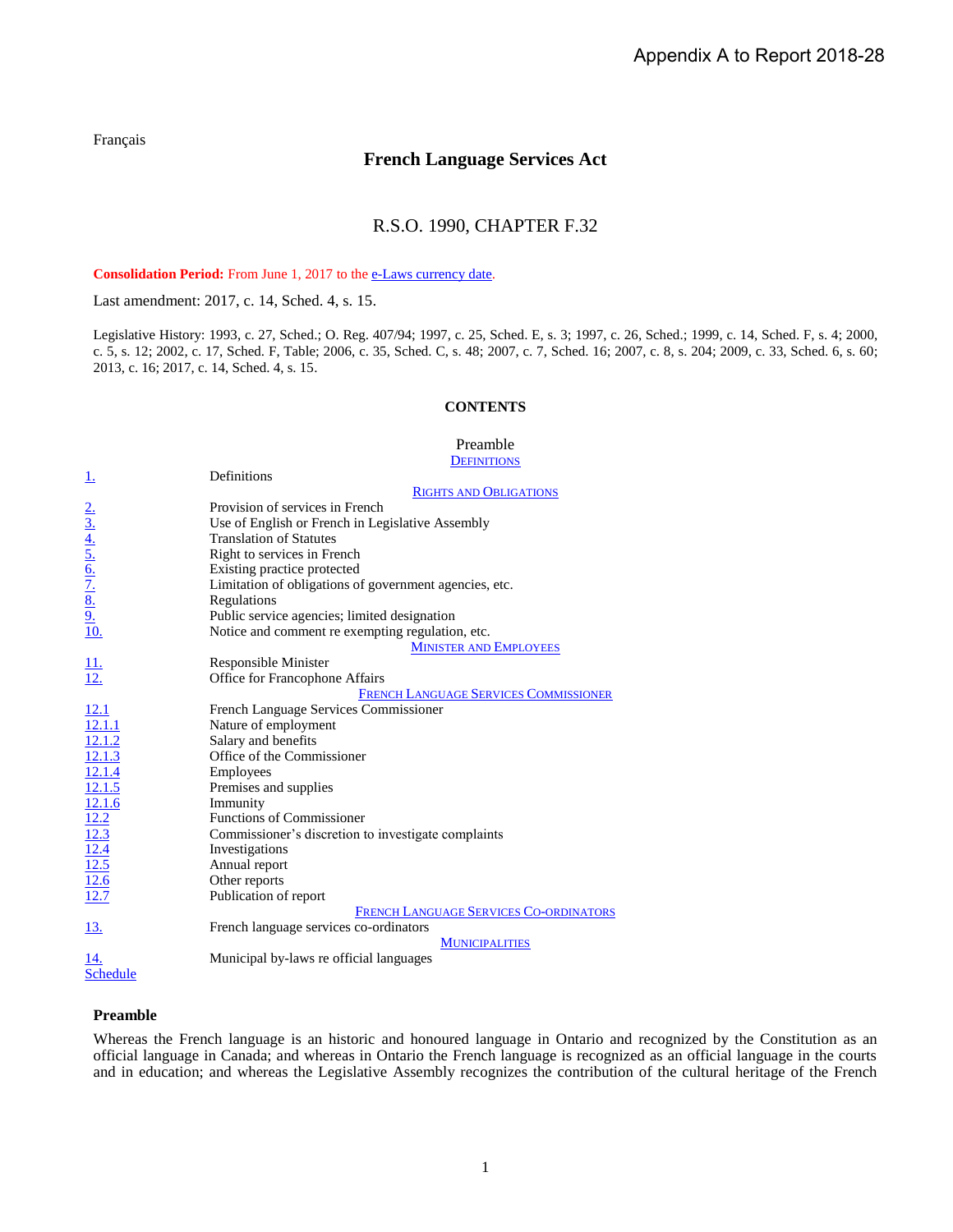speaking population and wishes to preserve it for future generations; and whereas it is desirable to guarantee the use of the French language in institutions of the Legislature and the Government of Ontario, as provided in this Act;

<span id="page-11-0"></span>Therefore, Her Majesty, by and with the advice and consent of the Legislative Assembly of the Province of Ontario, enacts as follows:

## **DEFINITIONS**

## **Definitions**

<span id="page-11-1"></span>**1** In this Act,

"Board of Internal Economy" means the Board of Internal Economy established by section 87 of the *Legislative Assembly Act*; ("Commission de régie interne")

"Commissioner" means the French Language Services Commissioner appointed under section 12.1; ("commissaire")

"government agency" means,

- (a) a ministry of the Government of Ontario, except that a psychiatric facility, residential facility or college of applied arts and technology that is administered by a ministry is not included unless it is designated as a public service agency by the regulations,
- (b) a board, commission or corporation the majority of whose members or directors are appointed by the Lieutenant Governor in Council,
- (c) a non-profit corporation or similar entity that provides a service to the public, is subsidized in whole or in part by public money and is designated as a public service agency by the regulations,
- (d) a long-term care home as defined in the *Long-Term Care Homes Act, 2007* that is designated as a public service agency by the regulations, other than a municipal home or joint home established under Part VIII of the *Long-Term Care Homes Act, 2007*, or a home for special care as defined in the *Homes for Special Care Act* that is designated as a public service agency by the regulations,
- (e) a service provider as defined in the *Child and Family Services Act* or a board as defined in the *District Social Services Administration Boards Act* that is designated as a public service agency by the regulations,

**Note: On a day to be named by proclamation of the Lieutenant Governor, clause (e) of the definition of "government agency" in section 1 of the Act is repealed and the following substituted: (See: 2017, c. 14, Sched. 4, s. 15)**

- (e) a service provider as defined in the *Child, Youth and Family Services Act, 2017* or a board as defined in the *District Social Services Administration Boards Act* that is designated as a public service agency by the regulations,
- and does not include a municipality, or a local board as defined in the *Municipal Affairs Act*, other than a local board that is designated under clause (e); ("organisme gouvernemental")

"Minister" means the Minister responsible for Francophone Affairs; ("ministre")

"service" means any service or procedure that is provided to the public by a government agency or institution of the Legislature and includes all communications for the purpose. ("service") R.S.O. 1990, c. F.32, s. 1; 1997, c. 25, Sched. E, s. 3; 2007, c. 7, Sched. 16, s. 1; 2007, c. 8, s. 204; 2013, c. 16, s. 1.

#### **Section Amendments with date in force (d/m/y)**

1997, c. 25, Sched. E, s. 3 - 01/07/1998

2007, c. [7, Sched.](http://www.ontario.ca/laws/statute/S07007#sched16s1) 16, s. 1 - 17/05/2007[; 2007, c.](http://www.ontario.ca/laws/statute/S07008#s204) 8, s. 204 - 01/07/2010

[2013, c. 16, s. 1](http://www.ontario.ca/laws/statute/S13016#s1s1) (1-4) - 01/01/2014

<span id="page-11-2"></span>[2017, c. 14, Sched. 4, s. 15](http://www.ontario.ca/laws/statute/S17014#sched4s15) - not in force

#### RIGHTS AND OBLIGATIONS

#### **Provision of services in French**

<span id="page-11-3"></span>**2** The Government of Ontario shall ensure that services are provided in French in accordance with this Act. R.S.O. 1990, c. F.32, s. 2.

#### **Section Amendments with date in force (d/m/y)**

[2013, c. 16, s. 2](http://www.ontario.ca/laws/statute/S13016#s2) - 01/01/2014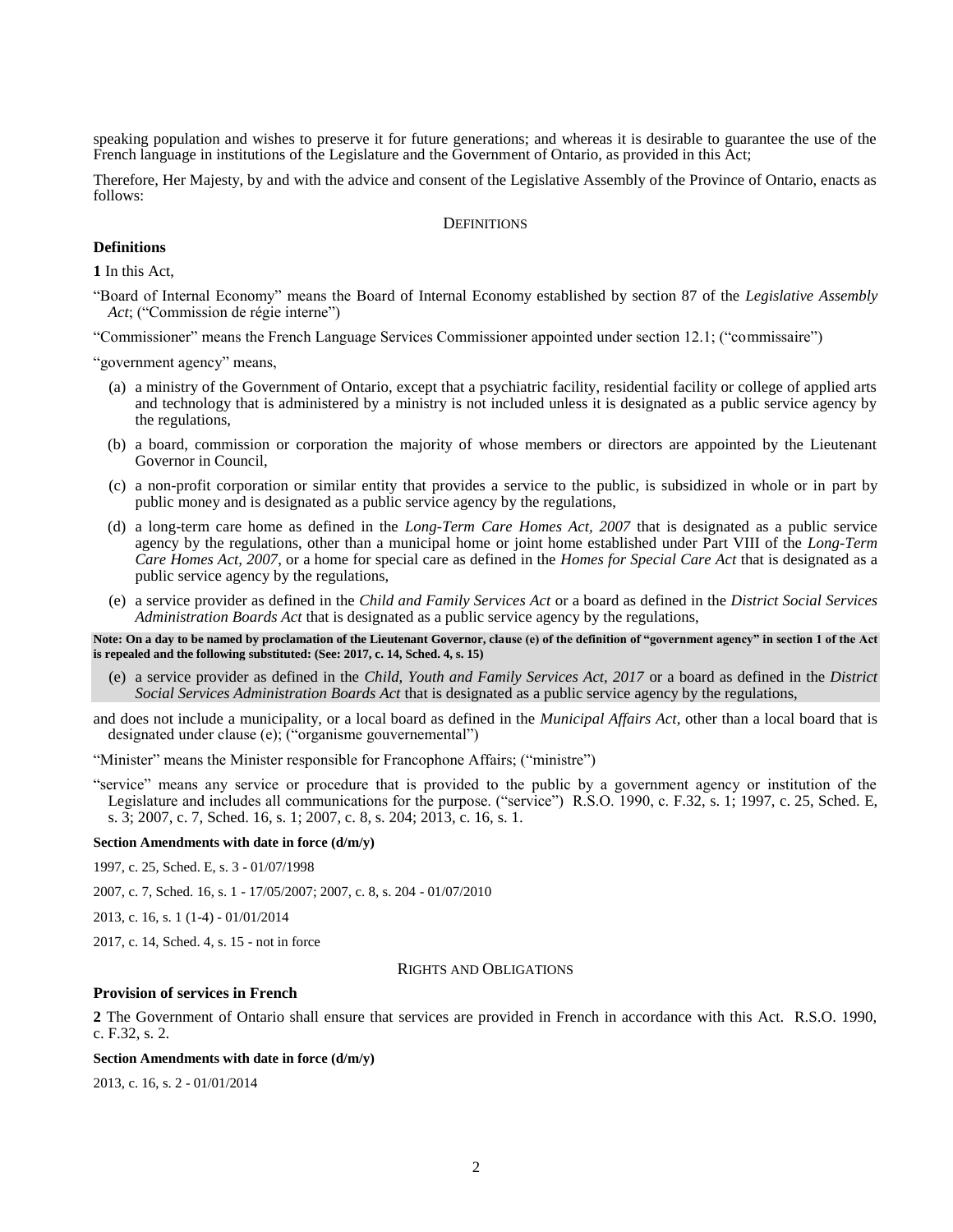## **Use of English or French in Legislative Assembly**

<span id="page-12-0"></span>**3** (1) Everyone has the right to use English or French in the debates and other proceedings of the Legislative Assembly. R.S.O. 1990, c. F.32, s. 3 (1).

## **Bills and Acts of the Assembly**

(2) The public Bills of the Legislative Assembly introduced after the 1st day of January, 1991 shall be introduced and enacted in both English and French. R.S.O. 1990, c. F.32, s. 3 (2).

## **Translation of Statutes**

<span id="page-12-1"></span>**4** (1) Before the 31st day of December, 1991, the Attorney General shall cause to be translated into French a consolidation of the public general statutes of Ontario that were re-enacted in the Revised Statutes of Ontario, 1980, or enacted in English only after the coming into force of the Revised Statutes of Ontario, 1980, and that are in force on the 31st day of December, 1990. R.S.O. 1990, c. F.32, s. 4 (1).

## **Enactment**

(2) The Attorney General shall present the translations referred to in subsection (1) to the Legislative Assembly for enactment. R.S.O. 1990, c. F.32, s. 4 (2).

## **Translation of regulations**

(3) The Attorney General shall cause to be translated into French such regulations as the Attorney General considers appropriate and shall recommend the translations to the Executive Council or other regulation-making authority for adoption. R.S.O. 1990, c. F.32, s. 4 (3).

## **Right to services in French**

<span id="page-12-2"></span>**5** (1) A person has the right in accordance with this Act to communicate in French with, and to receive available services in French from, any head or central office of a government agency or institution of the Legislature, and has the same right in respect of any other office of such agency or institution that is located in or serves an area designated in the Schedule. R.S.O. 1990, c. F.32, s. 5 (1).

## **Duplication of services**

(2) When the same service is provided by more than one office in a designated area, the Lieutenant Governor in Council may designate one or more of those offices to provide the service in French if the Lieutenant Governor in Council is of the opinion that the public in the designated area will thereby have reasonable access to the service in French. R.S.O. 1990, c. F.32, s. 5 (2).

## **Idem**

(3) If one or more offices are designated under subsection (2), subsection (1) does not apply in respect of the service provided by the other offices in the designated area. R.S.O. 1990, c. F.32, s. 5 (3).

## **Existing practice protected**

<span id="page-12-3"></span>**6** This Act shall not be construed to limit the use of the English or French language outside of the application of this Act. R.S.O. 1990, c. F.32, s. 6.

## **Limitation of obligations of government agencies, etc.**

<span id="page-12-4"></span>**7** The obligations of government agencies and institutions of the Legislature under this Act are subject to such limits as circumstances make reasonable and necessary, if all reasonable measures and plans for compliance with this Act have been taken or made. R.S.O. 1990, c. F.32, s. 7.

## **Regulations**

<span id="page-12-5"></span>**8** The Lieutenant Governor in Council may make regulations,

- (a) designating public service agencies for the purpose of the definition of "government agency";
- (b) amending the Schedule by adding areas to it;
- (c) exempting services from the application of sections 2 and 5 where, in the opinion of the Lieutenant Governor in Council, it is reasonable and necessary to do so and where the exemption does not derogate from the general purpose and intent of this Act. R.S.O. 1990, c. F.32, s. 8.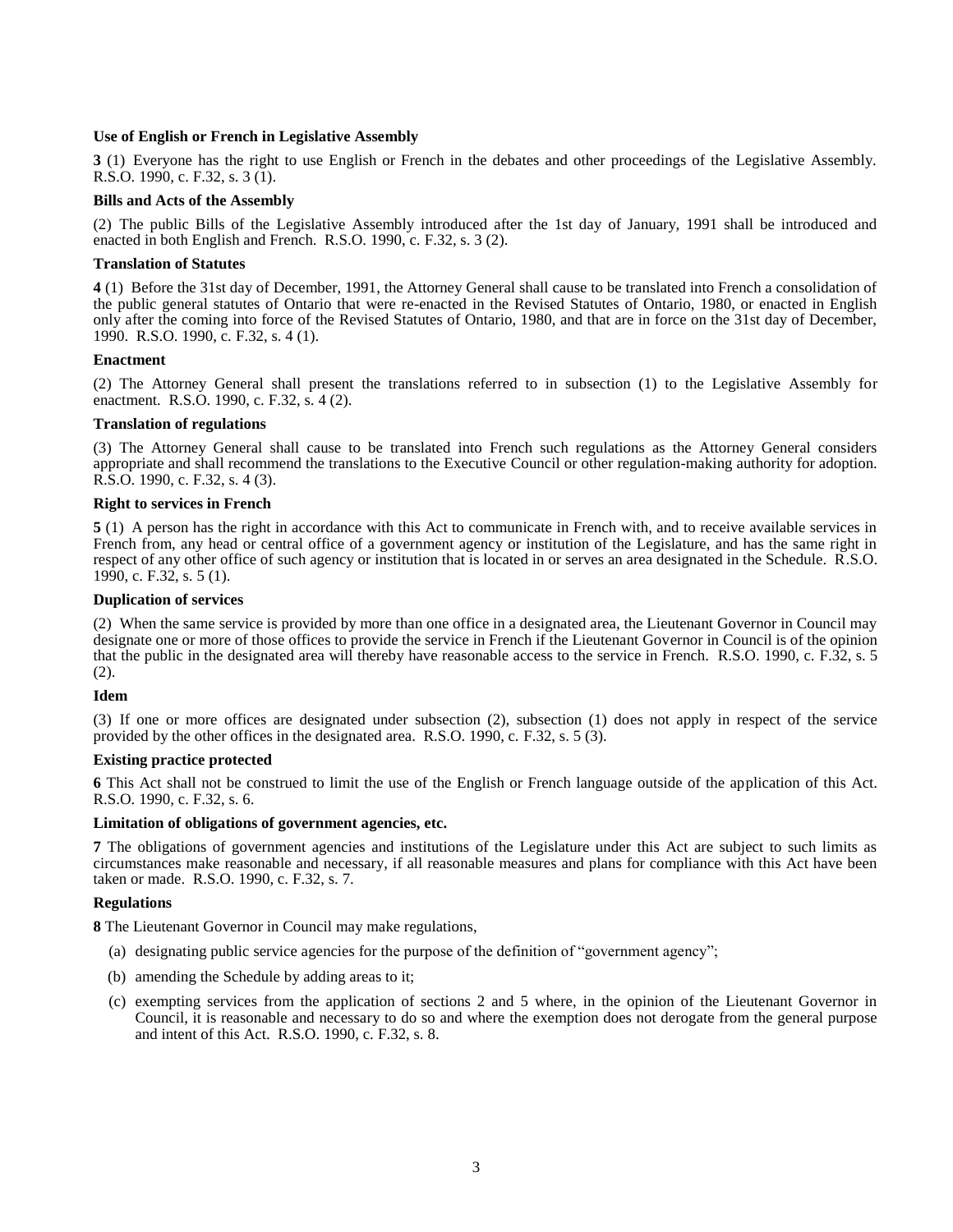## **Public service agencies; limited designation**

<span id="page-13-0"></span>**9** (1) A regulation designating a public service agency may limit the designation to apply only in respect of specified services provided by the agency, or may specify services that are excluded from the designation. R.S.O. 1990, c. F.32, s. 9 (1).

## **Consent of university**

(2) A regulation made under this Act that applies to a university is not effective without the university's consent. R.S.O. 1990, c. F.32, s. 9 (2).

## **Notice and comment re exempting regulation, etc.**

<span id="page-13-1"></span>**10** (1) This section applies to a regulation,

- (a) exempting a service under clause 8 (c);
- (b) revoking the designation of a public service agency;
- (c) amending a regulation designating a public service agency so as to exclude or remove a service from the designation. R.S.O. 1990, c. F.32, s. 10 (1).

#### **Idem**

(2) A regulation to which this section applies shall not be made until at least forty-five days after a notice has been published in *The Ontario Gazette* and a newspaper of general circulation in Ontario setting forth the substance of the proposed regulation and inviting comments to be submitted to the Minister. R.S.O. 1990, c. F.32, s. 10 (2); 2013, c. 16, s. 3.

### **Idem**

(3) After the expiration of the forty-five day period, the regulation with such changes as are considered advisable may be made without further notice. R.S.O. 1990, c. F.32, s. 10 (3).

### **Section Amendments with date in force (d/m/y)**

<span id="page-13-2"></span>[2013, c. 16, s. 3](http://www.ontario.ca/laws/statute/S13016#s3) - 01/01/2014

## MINISTER AND EMPLOYEES

## **Responsible Minister**

<span id="page-13-3"></span>**11** (1) The Minister is responsible for the administration of this Act. R.S.O. 1990, c. F.32, s. 11 (1); 2013, c. 16, s. 4 (2).

#### **Functions**

(2) The functions of the Minister are to develop and co-ordinate the policies and programs of the government relating to Francophone Affairs and the provision of French language services and for the purpose, the Minister may,

- (a) prepare and recommend government plans, policies and priorities for the provision of French language services;
- (b) co-ordinate, monitor and oversee the implementation of programs of the government for the provision of French language services by government agencies and of programs relating to the use of the French language;
- (c) make recommendations in connection with the financing of government programs for the provision of French language services;
- (d) REPEALED: 2007, c. 7, Sched. 16, s. 2 (1).
- (e) require the formulation and submission of government plans for the implementation of this Act and fix time limits for their formulation and submission,

and shall perform such duties as are assigned to the Minister by order in council or by any other Act. R.S.O. 1990, c. F.32, s. 11 (2); 1993, c. 27, Sched.; 2007, c. 7, Sched. 16, s. 2 (1).

#### **Annual report**

(3) The Minister, after the close of each fiscal year, shall submit to the Lieutenant Governor in Council an annual report upon the affairs of the Office of Francophone Affairs and shall then lay the report before the Assembly if it is in session or, if not, at the next session. R.S.O. 1990, c. F.32, s. 11 (3).

#### **Regulations**

(4) Subject to the approval of the Lieutenant Governor in Council, the Minister may make regulations generally for the better administration of this Act and, without limiting the generality of the foregoing,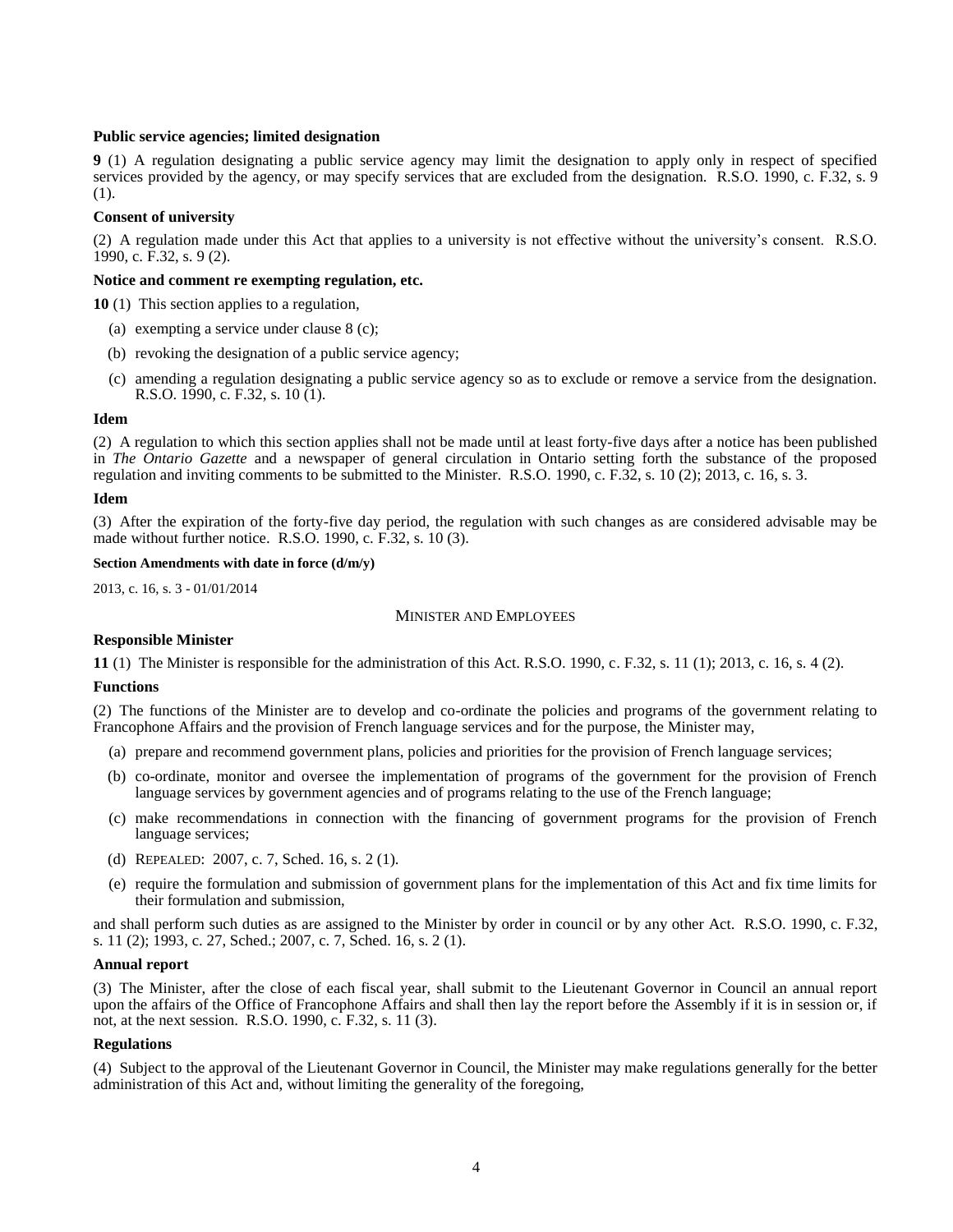- (a) governing the publication of government documents in French;
- (b) governing the provision of services in French under a contract with a person who has agreed to provide services on behalf of a government agency, including the circumstances in which the agency may enter into such a contract. 2007, c. 7, Sched. 16, s. 2 (2); 2013, c. 16, s. 4 (2).

#### **Section Amendments with date in force (d/m/y)**

1993, c. 27, Sched. - 31/12/1991

2007, c. [7, Sched.](http://www.ontario.ca/laws/statute/S07007#sched16s2s1) 16, s. 2 (1, 2) - 17/05/2007

[2013, c.](http://www.ontario.ca/laws/statute/S13016#s4s1) 16, s. 4 (1, 2) - 01/01/2014

#### **Office for Francophone Affairs**

<span id="page-14-0"></span>**12** (1) Such employees as are considered necessary shall be appointed under Part III of the *Public Service of Ontario Act, 2006* for the administration of the functions of the Minister, and shall be known as the Office of Francophone Affairs. R.S.O. 1990, c. F.32, s. 12 (1); 2006, c. 35, Sched. C, s. 48; 2013, c. 16, s. 5 (1).

### **Function of Office of Francophone Affairs**

(2) The Office of Francophone Affairs may,

- (a) review the availability and quality of French language services and make recommendations for their improvement;
- (b) recommend the designation of public service agencies and the addition of designated areas to the Schedule;
- (c) require non-profit corporations and similar entities, facilities, homes and colleges referred to in the definition of "government agency" to furnish to the Office information that may be relevant in the formulation of recommendations respecting their designation as public service agencies;
- (d) recommend changes in the plans of government agencies for the provision of French language services;
- (e) make recommendations in respect of an exemption or proposed exemption of services under clause 8 (c),

and shall perform any other function assigned to it by the Minister, the Executive Council or the Legislative Assembly. R.S.O. 1990, c. F.32, s. 12 (2); 1993, c. 27, Sched; 2013, c. 16, s. 5 (2).

### **Section Amendments with date in force (d/m/y)**

1993, c. 27, Sched. - 31/12/1991

2006, c. [35, Sched.](http://www.ontario.ca/laws/statute/S06035#schedcs48) C, s. 48 - 20/08/2007

<span id="page-14-1"></span>[2013, c.](http://www.ontario.ca/laws/statute/S13016#s5s1) 16, s. 5 (1, 2) - 01/01/2014

## FRENCH LANGUAGE SERVICES COMMISSIONER

## **French Language Services Commissioner**

<span id="page-14-2"></span>**12.1** (1) There shall be an officer of the Assembly who is known in English as the French Language Services Commissioner and in French as commissaire aux services en français. 2013, c. 16, s. 6.

## **Definition**

(2) In this section,

"recognized party" has the same meaning as in subsection 62 (5) of the *Legislative Assembly Act*. 2013, c. 16, s. 6.

## **Appointment**

(3) The Lieutenant Governor in Council shall appoint the Commissioner on the address of the Assembly, but only if the person to be appointed has been selected by a panel that is composed of one member of the Assembly from each recognized party and that is chaired by the Speaker of the Assembly who is a non-voting member. 2013, c. 16, s. 6.

## **Transition**

(4) The Commissioner in office immediately before the *French Language Services Amendment Act (French Language Services Commissioner), 2013* comes into force shall continue to hold office until confirmed in office under subsection (3) or until a successor is appointed. 2013, c. 16, s. 6.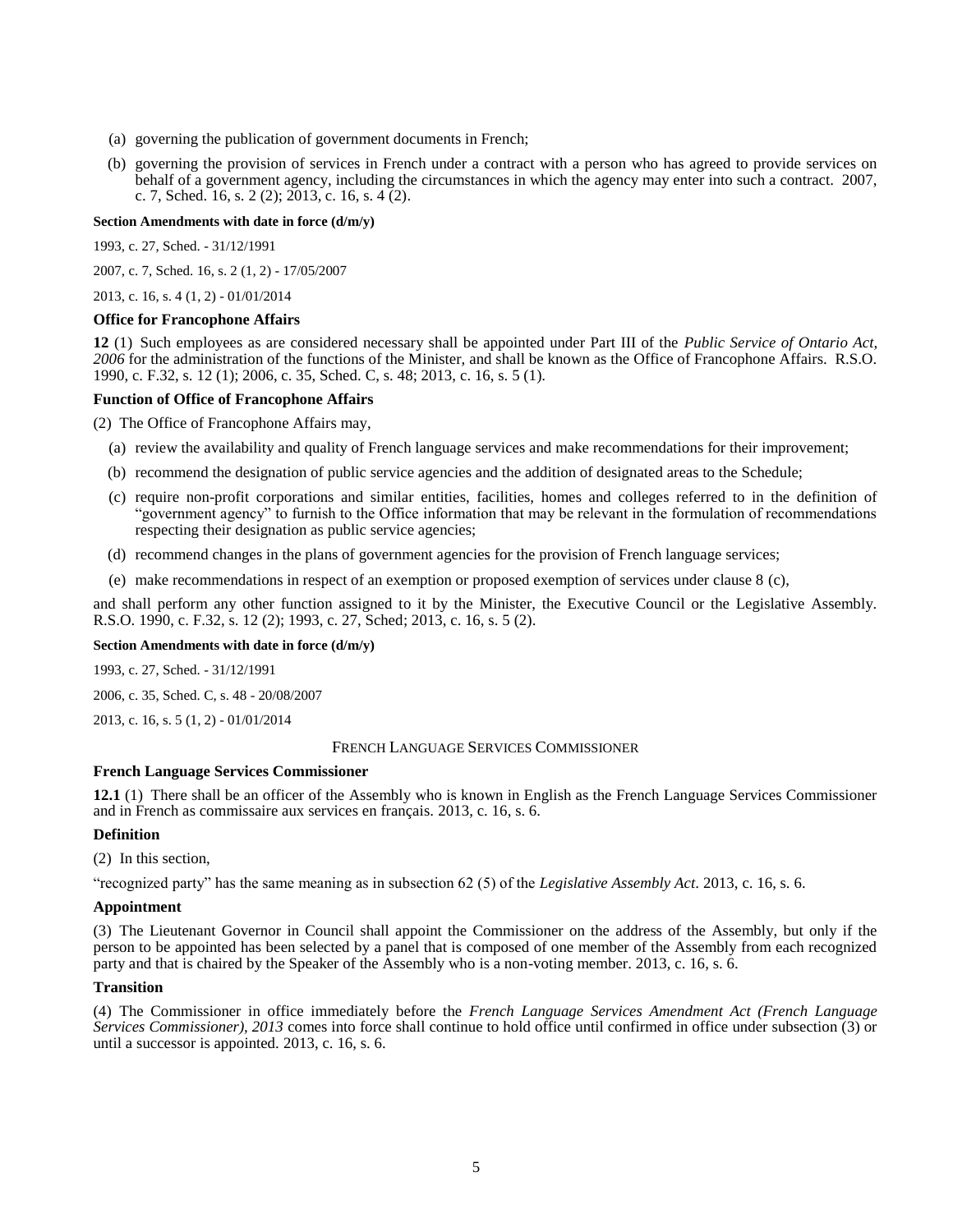## **Term of office**

(5) The Commissioner shall hold office for a term of five years and may be reappointed for one further term of five years. 2013, c. 16, s. 6.

## **Same**

(6) The Commissioner continues to hold office after the expiry of the term until reappointed or until a successor is appointed. 2013, c. 16, s. 6.

## **Removal**

(7) The Lieutenant Governor in Council may remove the Commissioner for cause on the address of the Assembly. 2013, c. 16, s. 6.

### **Delegation**

(8) The Commissioner may delegate in writing, to any person employed in the Office of the French Language Services Commissioner, the authority to perform any of the Commissioner's functions or to carry out any of the Commissioner's powers, subject to the terms provided for in the delegation. 2013, c. 16, s. 6.

### **Temporary Commissioner**

(9) If, while the Assembly is not sitting, the Commissioner is unable for any reason to fulfil the duties of office or the office becomes vacant, the Lieutenant Governor in Council shall appoint a temporary Commissioner, whose appointment comes to an end when the Commissioner is again able to fulfil the duties of the office or when a new Commissioner is appointed under subsection (3), as the case may be. 2013, c. 16, s. 6.

## **Selection by panel**

(10) The Lieutenant Governor in Council may appoint a temporary Commissioner under subsection (9) only if the person to be appointed has been selected by a panel that is composed of one member of the Assembly from each recognized party and that is chaired by the Speaker of the Assembly who is a non-voting member. 2013, c. 16, s. 6.

### **Powers and duties**

(11) A temporary Commissioner shall have the power and duties of the Commissioner. 2013, c. 16, s. 6.

#### **Section Amendments with date in force (d/m/y)**

[2007, c. 7, Sched. 16, s. 3](http://www.ontario.ca/laws/statute/S07007#sched16s3) - 17/05/2007[; 2007, c. 7, Sched. 16, s. 4](http://www.ontario.ca/laws/statute/S07007#sched16s4) - 20/08/2007

[2013, c. 16, s. 6](http://www.ontario.ca/laws/statute/S13016#s6) - 01/01/2014

#### **Nature of employment**

<span id="page-15-0"></span>**12.1.1** (1) The Commissioner shall work exclusively as Commissioner and shall not hold any other office under the Crown or engage in any other employment. 2013, c. 16, s. 6.

#### **Not a public servant**

(2) The Commissioner is not a public servant within the meaning of the *Public Service of Ontario Act, 2006*. 2013, c. 16, s. 6.

**Section Amendments with date in force (d/m/y)**

[2013, c. 16, s. 6](http://www.ontario.ca/laws/statute/S13016#s6) - 01/01/2014

#### **Salary and benefits**

<span id="page-15-1"></span>**12.1.2** (1) The Commissioner and a temporary Commissioner appointed under subsection 12.1 (9) shall be paid a salary that the Board of Internal Economy determines and that is comparable to the salary paid to other officers of the Assembly. 2013, c. 16, s. 6.

## **Same**

(2) The salary of the Commissioner shall not be reduced except on the address of the Assembly. 2013, c. 16, s. 6.

## **Expenses**

(3) The Commissioner is entitled to be paid reasonable travelling and living expenses while absent from his or her ordinary place of residence in the exercise of any functions under this Act. 2013, c. 16, s. 6.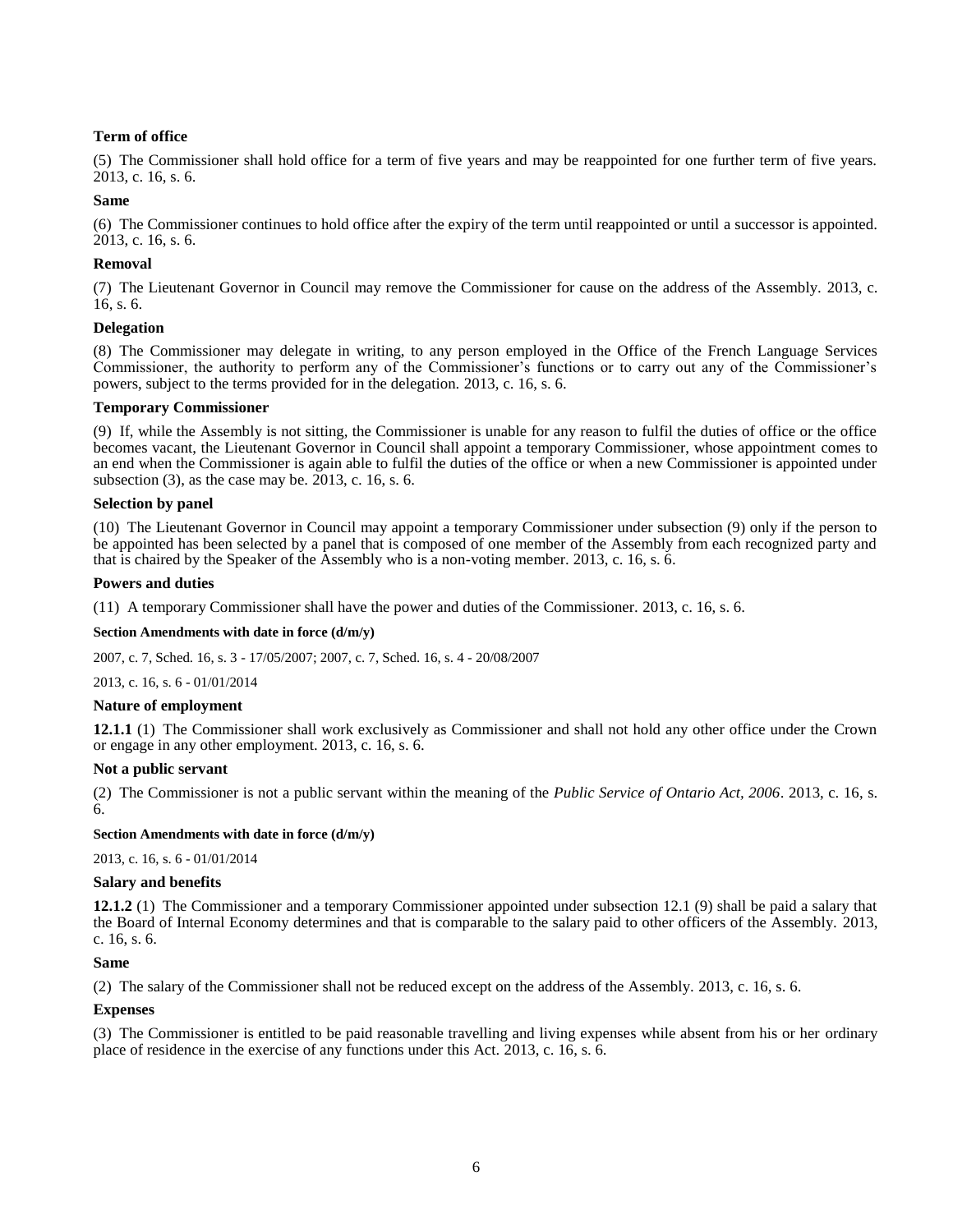## **Pension**

(4) The Commissioner is a member of the Public Service Pension Plan. 2013, c. 16, s. 6.

## **Section Amendments with date in force (d/m/y)**

[2013, c. 16, s. 6](http://www.ontario.ca/laws/statute/S13016#s6) - 01/01/2014

## **Office of the Commissioner**

<span id="page-16-0"></span>**12.1.3** (1) The office known in English as the Office of the French Language Services Commissioner and in French as Commissariat aux services en français is continued. 2013, c. 16, s. 6.

## **Budget**

(2) The money required for the administration of the Office of the French Language Services Commissioner shall be paid out of the money appropriated for that purpose by the Legislature. 2013, c. 16, s. 6.

### **Directives**

(3) The Board of Internal Economy may from time to time issue directives to the Commissioner with respect to the expenditure of funds and the Commissioner shall comply with those directives. 2013, c. 16, s. 6.

### **Estimates**

(4) The Commissioner shall present annually to the Board of Internal Economy estimates of the sums of money that will be required for the purposes of carrying out the Commissioner's functions under this Act. 2013, c. 16, s. 6.

### **Review by Board**

(5) The Board of Internal Economy shall review and may alter the estimates as it considers proper. 2013, c. 16, s. 6.

### **Audit**

(6) The accounts and financial transactions of the Office of the French Language Services Commissioner shall be audited annually by the Auditor General. 2013, c. 16, s. 6.

## **Section Amendments with date in force (d/m/y)**

[2013, c. 16, s. 6](http://www.ontario.ca/laws/statute/S13016#s6) - 01/01/2014

## **Employees**

<span id="page-16-1"></span>**12.1.4** (1) Subject to the approval of the Board of Internal Economy, the Commissioner may employ the employees whom the Commissioner considers necessary for the efficient and proper operation of the Office of the French Language Services Commissioner and may determine their salary or wages and terms and conditions of employment. 2013, c. 16, s. 6.

## **Transition**

(2) The employees of the Office of the French Language Services Commissioner in office immediately before the day the French *Language Services Amendment Act (French Language Services Commissioner), 2013* comes into force shall continue as employees of that Office. 2013, c. 16, s. 6.

#### **Salaries or wages**

(3) Salaries or wages determined under subsection (1) shall be comparable to the salaries or wages determined under Part III of the *Public Service of Ontario Act, 2006* for public servants employed under that Part to work in a ministry, other than in a minister's office, who are in similar positions. 2013, c. 16, s. 6.

## **Benefits**

(4) The benefits determined under Part III of the *Public Service of Ontario Act, 2006* with respect to the following matters for public servants employed under that Part to work in a ministry, other than in a minister's office, who are not within a bargaining unit apply to the employees of the Office of the French Language Services Commissioner:

- 1. Cumulative vacation and sick leave credits for regular attendance and payments in respect of those credits.
- 2. Plans for group life insurance, medical-surgical insurance or long-term income protection.
- 3. The granting of leaves of absence. 2013, c. 16, s. 6.

### **Same**

(5) For the purposes of subsection (4), if a benefit applicable to an employee of the Office of the French Language Services Commissioner is contingent on the exercise of a discretionary power or the performance of a discretionary function, the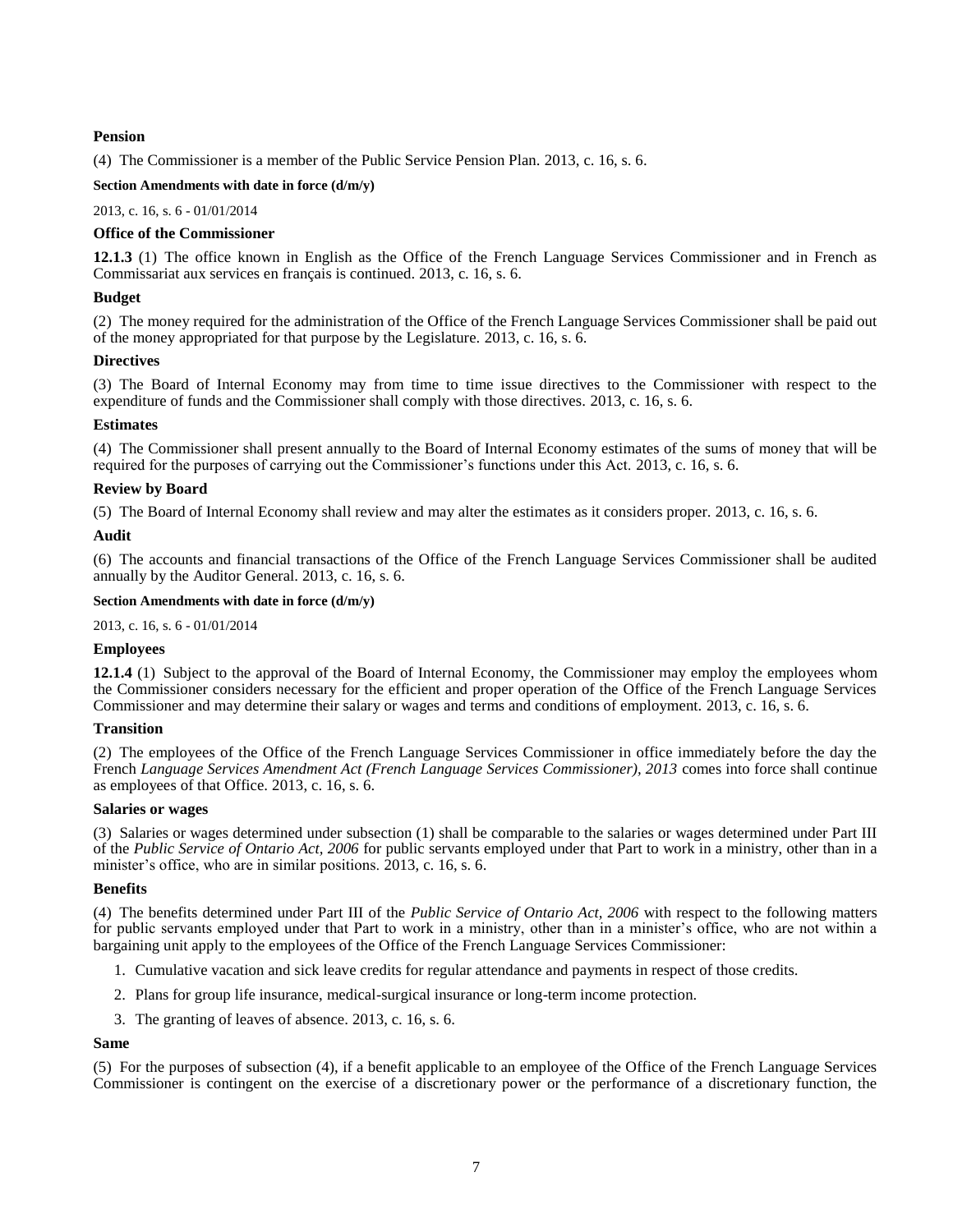Commissioner or any person authorized in writing by the Commissioner may exercise the power or perform the function. 2013, c. 16, s. 6.

#### **Section Amendments with date in force (d/m/y)**

[2013, c. 16, s. 6](http://www.ontario.ca/laws/statute/S13016#s6) - 01/01/2014

#### **Premises and supplies**

<span id="page-17-0"></span>**12.1.5** The Commissioner may lease the premises and acquire the equipment and supplies as are necessary for the efficient and proper operation of the Office of the French Language Services Commissioner. 2013, c. 16, s. 6.

#### **Section Amendments with date in force (d/m/y)**

[2013, c. 16, s. 6](http://www.ontario.ca/laws/statute/S13016#s6) - 01/01/2014

#### **Immunity**

<span id="page-17-1"></span>**12.1.6** (1) No proceeding shall be commenced against the Commissioner or any employee of the Office of the French Language Services Commissioner for any act done or omitted in good faith in the execution or intended execution of his or her duties under this Act. 2013, c. 16, s. 6.

#### **Testimony**

(2) Neither the Commissioner nor an employee of the Office of the French Language Services Commissioner is a compellable witness in a civil proceeding outside the Assembly in connection with anything done under this Act or any other Act. 2013, c. 16, s. 6.

#### **Section Amendments with date in force (d/m/y)**

#### [2013, c. 16, s. 6](http://www.ontario.ca/laws/statute/S13016#s6) - 01/01/2014

#### **Functions of Commissioner**

<span id="page-17-2"></span>**12.2** It is the function of the Commissioner to encourage compliance with this Act by,

- (a) conducting investigations into the extent and quality of compliance with this Act, pursuant to complaints relating to French language services made by any person or on the Commissioner's own initiative;
- (b) preparing reports on investigations, including recommendations for improving the provision of French language services;
- (c) monitoring the progress made by government agencies in providing French language services;
- (d) advising the Minister on matters related to the administration of this Act; and
- (e) performing such other functions as may be assigned to the Commissioner by the Lieutenant Governor in Council. 2007, c. 7, Sched. 16, s. 3.

## **Section Amendments with date in force (d/m/y)**

[2007, c. 7, Sched. 16, s. 3](http://www.ontario.ca/laws/statute/S07007#sched16s3) - 17/05/2007

#### **Commissioner's discretion to investigate complaints**

<span id="page-17-3"></span>**12.3** (1) The Commissioner may, in his or her discretion, decide not to take any action based on a complaint relating to French language services, including refusing to investigate or ceasing to investigate any complaint, if, in his or her opinion,

- (a) the subject-matter of the complaint is trivial;
- (b) the complaint is frivolous or vexatious or is not made in good faith;
- (c) the subject-matter of the complaint has already been investigated and dealt with;
- (d) the subject-matter of the complaint does not involve a contravention of or failure to comply with this Act or, for any other reason, does not come within the authority of the Commissioner under this Act. 2007, c. 7, Sched. 16, s. 3.

#### **Notice to complainant**

(2) If the Commissioner decides not to act on a complaint, or to take no further actions with regard to a complaint, he or she shall give the complainant notice in writing of the decision, and of the reasons for it. 2007, c. 7, Sched. 16, s. 3.

#### **Section Amendments with date in force (d/m/y)**

[2007, c. 7, Sched. 16, s. 3](http://www.ontario.ca/laws/statute/S07007#sched16s3) - 17/05/2007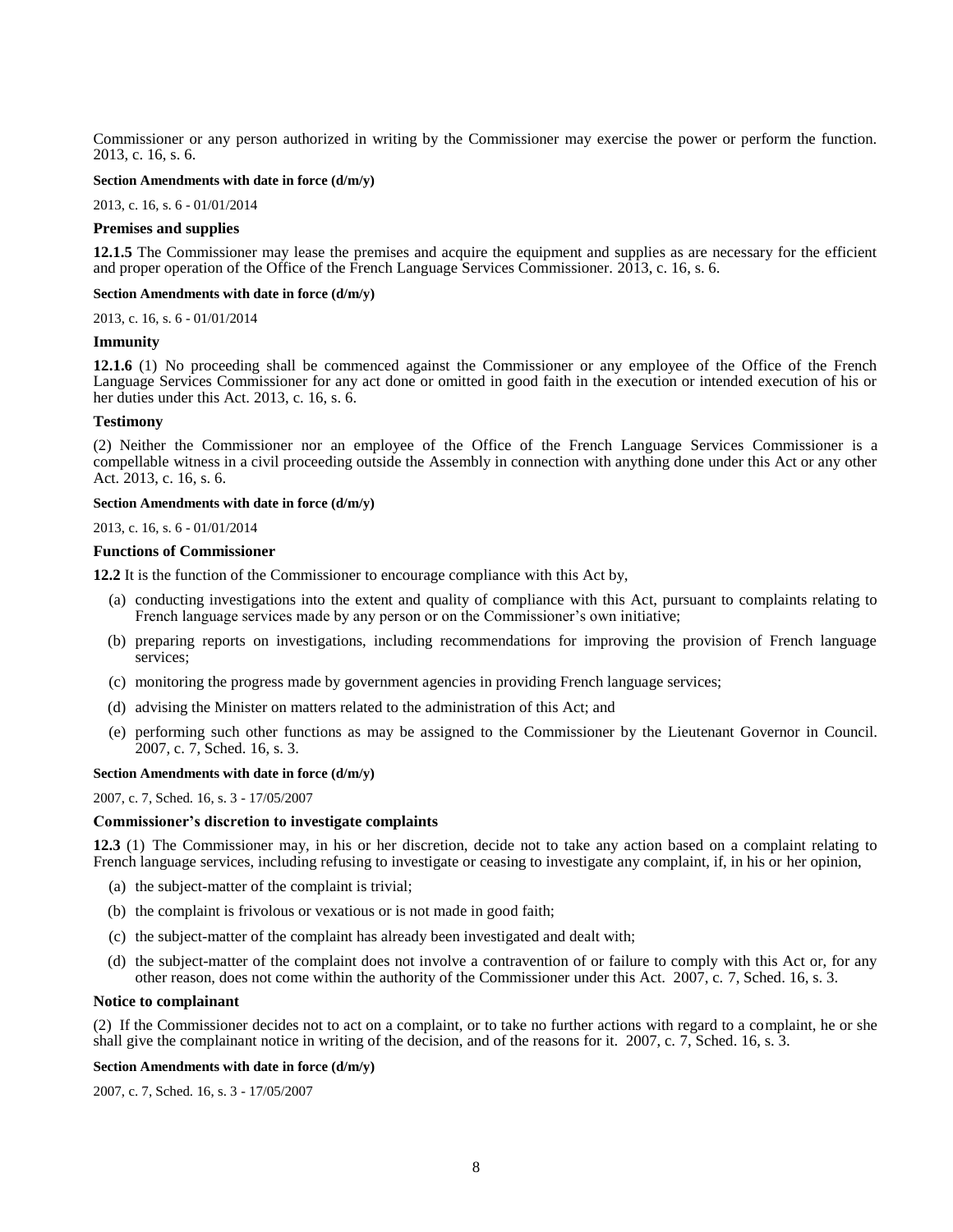## **Investigations**

<span id="page-18-0"></span>**12.4** (1) Subject to this Act, the Commissioner may determine the procedure to be followed in conducting an investigation. 2007, c. 7, Sched. 16, s. 3.

## **Notice to be given to deputy head**

(2) Before beginning an investigation, the Commissioner shall inform the deputy head or other administrative head of the government agency concerned of his or her intention to conduct an investigation. 2007, c. 7, Sched. 16, s. 3.

## **Application of** *Public Inquiries Act, 2009*

(3) Section 33 of the *Public Inquiries Act, 2009* applies to an investigation by the Commissioner. 2009, c. 33, Sched. 6, s. 60.

### **Confidentiality**

(3.1) Information disclosed to the Commissioner under this Act is confidential and shall not be disclosed to any person, except,

- (a) by the person to whom the information relates or with the consent of that person;
- (b) in a criminal proceeding, as required by law; or
- (c) otherwise in accordance with this Act. 2013, c. 16, s. 7 (1).

#### **Report on results of investigation**

(4) The Commissioner shall report the results of an investigation,

- (a) where the investigation arises from a complaint, to the complainant, the deputy head or other administrative head of the government agency concerned and the Speaker of the Assembly;
- (b) where the investigation is at the Commissioner's own initiative, to the deputy head or other administrative head of the government agency concerned and the Speaker of the Assembly. 2007, c. 7, Sched. 16, s. 3; 2013, c. 16, s. 7 (2).

#### **Section Amendments with date in force (d/m/y)**

[2007, c. 7, Sched. 16, s. 3](http://www.ontario.ca/laws/statute/S07007#sched16s3) - 17/05/2007

2009, c. [33, Sched.](http://www.ontario.ca/laws/statute/S09033#sched6s60) 6, s. 60 - 01/06/2011

[2013, c. 16, s. 7 \(1, 2\)](http://www.ontario.ca/laws/statute/S13016#s7s1) - 01/01/2014

#### **Annual report**

<span id="page-18-1"></span>**12.5** (1) On or before July 31 in each year, the Commissioner shall prepare and submit to the Speaker of the Assembly an annual report on his or her activities, which may include recommendations for improving the provision of French language services. 2013, c. 16, s. 8.

### **Copy of report**

(2) Upon submitting an annual report, the Commissioner shall provide a copy of it to the Minister. 2013, c. 16, s. 8.

#### **Tabling of report**

(3) Upon receiving an annual report, the Speaker of the Assembly shall lay it before the Assembly at the earliest reasonable opportunity. 2013, c. 16, s. 8.

## **Section Amendments with date in force (d/m/y)**

[2007, c. 7, Sched. 16, s. 3](http://www.ontario.ca/laws/statute/S07007#sched16s3) - 17/05/2007

[2013, c. 16, s. 8](http://www.ontario.ca/laws/statute/S13016#s8) - 01/01/2014

#### **Other reports**

<span id="page-18-2"></span>**12.6** (1) The Commissioner may at any time prepare and submit, to the Speaker of the Assembly, any other report that the Commissioner considers appropriate on any matter related to this Act. 2013, c. 16, s. 8.

### **Copy of report before submission**

(2) Before submitting a report under subsection (1), the Commissioner shall deliver a copy of it to any member of the Executive Council who presides over and has charge of any ministry or to the head of any public entity to which the report is relevant. 2013, c. 16, s. 8.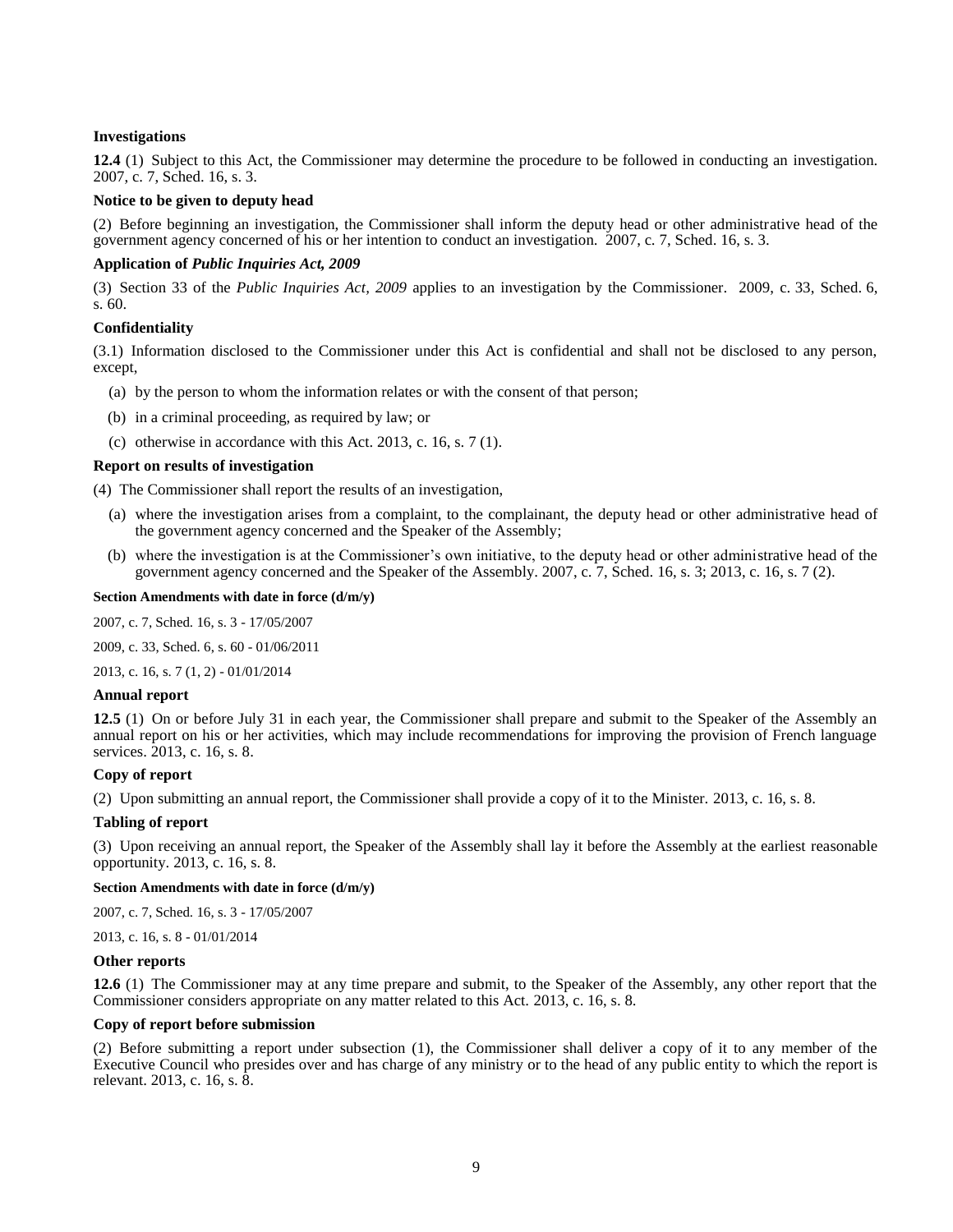## **Interpretation, head of a public entity**

(3) A reference in subsection (2) to the head of a public entity is a reference to its chief executive officer or to a person who holds a similar position with respect to the public entity. 2013, c. 16, s. 8.

### **Copy of report**

(4) Upon submitting a report under subsection (1), the Commissioner shall provide a copy of it to the Minister and may provide a copy of it to any person whom the Commissioner considers appropriate. 2013, c. 16, s. 8.

#### **Tabling of report**

(5) Upon receiving a report under subsection (1), the Speaker of the Assembly shall lay it before the Assembly at the earliest reasonable opportunity. 2013, c. 16, s. 8.

#### **Section Amendments with date in force (d/m/y)**

[2007, c. 7, Sched. 16, s. 3](http://www.ontario.ca/laws/statute/S07007#sched16s3) - 17/05/2007

[2013, c. 16, s. 8](http://www.ontario.ca/laws/statute/S13016#s8) - 01/01/2014

#### **Publication of report**

<span id="page-19-0"></span>**12.7** The Commissioner may publish, in any manner he or she considers appropriate, a report of the Commissioner mentioned in this Act, 30 days after having submitted the report, unless the Speaker consents to the report's earlier publication. 2013, c. 16, s. 8.

#### **Section Amendments with date in force (d/m/y)**

<span id="page-19-1"></span>[2013, c. 16, s. 8](http://www.ontario.ca/laws/statute/S13016#s8) - 01/01/2014

#### FRENCH LANGUAGE SERVICES CO-ORDINATORS

#### **French language services co-ordinators**

<span id="page-19-2"></span>**13** (1) A French language services co-ordinator shall be appointed for each ministry of the government. R.S.O. 1990, c. F.32, s. 13 (1).

#### **Committee**

(2) There shall be a committee consisting of the French language services co-ordinators, presided over by the senior official of the Office of Francophone Affairs. R.S.O. 1990, c. F.32, s. 13 (2).

#### **Communication**

(3) Each French language services co-ordinator may communicate directly with his or her deputy minister. R.S.O. 1990, c. F.32, s. 13 (3).

#### **Deputy minister**

(4) Each deputy minister is accountable to the Executive Council for the implementation of this Act and the quality of the French language services in the ministry. R.S.O. 1990, c. F.32, s. 13 (4).

#### **Section Amendments with date in force (d/m/y)**

<span id="page-19-3"></span>[2013, c. 16, s. 9](http://www.ontario.ca/laws/statute/S13016#s9) - 01/01/2014

#### **MUNICIPALITIES**

#### **Municipal by-laws re official languages**

<span id="page-19-4"></span>**14** (1) The council of a municipality that is in an area designated in the Schedule may pass a by-law providing that the administration of the municipality shall be conducted in both English and French and that all or specified municipal services to the public shall be made available in both languages. R.S.O. 1990, c. F.32, s. 14 (1).

### **Right to services in English and French**

(2) When a by-law referred to in subsection (1) is in effect, a person has the right to communicate in English or French with any office of the municipality, and to receive available services to which the by-law applies, in either language. R.S.O. 1990, c. F.32, s. 14 (2).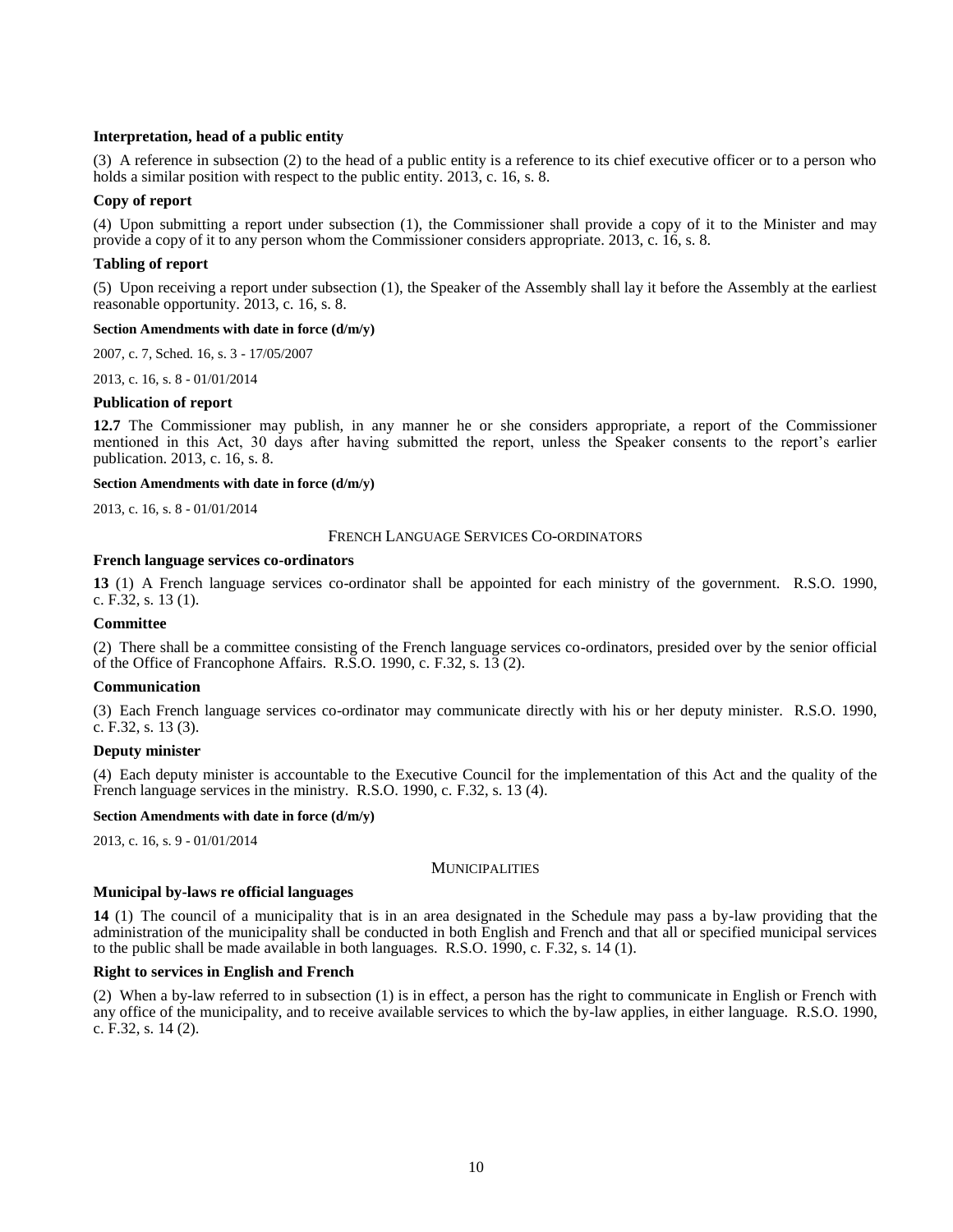### **Regional councils**

(3) Where an area designated in the Schedule is in a regional municipality and the council of a municipality in the area passes a by-law under subsection (1), the council of the regional municipality may also pass a by-law under subsection (1) in respect of its administration and services. 2002, c. 17, Sched. F, Table.

**Section Amendments with date in force (d/m/y)**

[2002, c. 17, Sched. F, Table](http://www.ontario.ca/laws/statute/S02017#schedfs1s1) - 01/01/2003

<span id="page-20-0"></span>[2013, c. 16, s. 10](http://www.ontario.ca/laws/statute/S13016#s10) - 01/01/2014

| MUNICIPALITY OR DISTRICT         | <b>AREA</b>                                                                         |
|----------------------------------|-------------------------------------------------------------------------------------|
| City of Greater Sudbury          | All                                                                                 |
| City of Hamilton                 | All of the City of Hamilton as it exists on December 31, 2000                       |
| City of Ottawa                   | All                                                                                 |
| <b>City of Toronto</b>           | A11                                                                                 |
| Regional Municipality of Niagara | Cities of: Port Colborne and Welland                                                |
| Regional Municipality of Peel    | City of Brampton                                                                    |
|                                  | City of Mississauga                                                                 |
| County of Dundas                 | Township of Winchester                                                              |
| <b>County of Essex</b>           | City of Windsor                                                                     |
|                                  | Towns of: Belle River and Tecumseh                                                  |
|                                  | Townships of: Anderdon, Colchester North, Maidstone, Sandwich South, Sandwich West, |
|                                  | Tilbury North, Tilbury West and Rochester                                           |
| County of Frontenac              | City of Kingston                                                                    |
| County of Glengarry              | All                                                                                 |
| County of Kent                   | Town of Tilbury                                                                     |
|                                  | Townships of: Dover and Tilbury East                                                |
| <b>County of Middlesex</b>       | City of London                                                                      |
| <b>County of Prescott</b>        | A11                                                                                 |
| County of Renfrew                | City of Pembroke                                                                    |
|                                  | Townships of: Stafford and Westmeath                                                |
| <b>County of Russell</b>         | All                                                                                 |
| County of Simcoe                 | Town of Penetanguishene                                                             |
|                                  | Townships of: Tiny and Essa                                                         |
| <b>County of Stormont</b>        | All                                                                                 |
| District of Algoma               | A11                                                                                 |
| District of Cochrane             | A11                                                                                 |
| District of Kenora               | Township of Ignace                                                                  |
| District of Nippissing           | A11                                                                                 |
| District of Parry Sound          | Municipality of Callander                                                           |
| District of Sudbury              | A11                                                                                 |
| District of Thunder Bay          | Towns of: Geraldton, Longlac and Marathon                                           |
|                                  | Townships of: Manitouwadge, Beardmore, Nakina and Terrace Bay                       |
| District of Timiskaming          | All                                                                                 |

**SCHEDULE** 

R.S.O. 1990, c. F.32, Sched.; O. Reg. 407/94, s. 1; 1997, c. 26, Sched.; 1999, c. 14, Sched. F, s. 4; 2000, c. 5, s. 12; O. Reg. 407/94, s. 2 (as remade by O. Reg. 405/04, s. 1); O. Reg. 407/94, s. 3 (as made by O. Reg. 184/06, s. 1).

**Note: On July 1, 2018, the following area is added to the Schedule to the Act: (See O. Reg. 407/94, s. 4 (as made by O. Reg. 159/15, s. 1))**

Regional Municipality of York City of Markham

## **Section Amendments with date in force (d/m/y)**

[O. Reg. 407/94, s. 1](http://www.ontario.ca/laws/regulation/940407#s1) - 01/07/1997[; O. Reg. 407/94, s. 2](http://www.ontario.ca/laws/regulation/940407#s2) (as remade by [O. Reg. 405/04, s. 1\)](http://www.ontario.ca/laws/regulation/r04405) - 01/01/2007; [O. Reg. 407/94, s. 3](http://www.ontario.ca/laws/regulation/940407#s3) (as made by [O. Reg. 184/06, s. 1\)](http://www.ontario.ca/laws/regulation/r06184) - 01/05/2009; [O. Reg. 407/94, s. 4](http://www.ontario.ca/laws/regulation/940407#ys4) (as made b[y O. Reg. 159/15, s. 1\)](http://www.ontario.ca/laws/regulation/r15159) - 01/07/2018; 1997, c. 26, Sched. - 01/01/1998; 1999, c. 14, Sched. F, s. 4 - 01/01/2001

\_\_\_\_\_\_\_\_\_\_\_\_\_\_

[2000, c. 5, s. 12](http://www.ontario.ca/laws/statute/S00005#s12) - 01/01/2001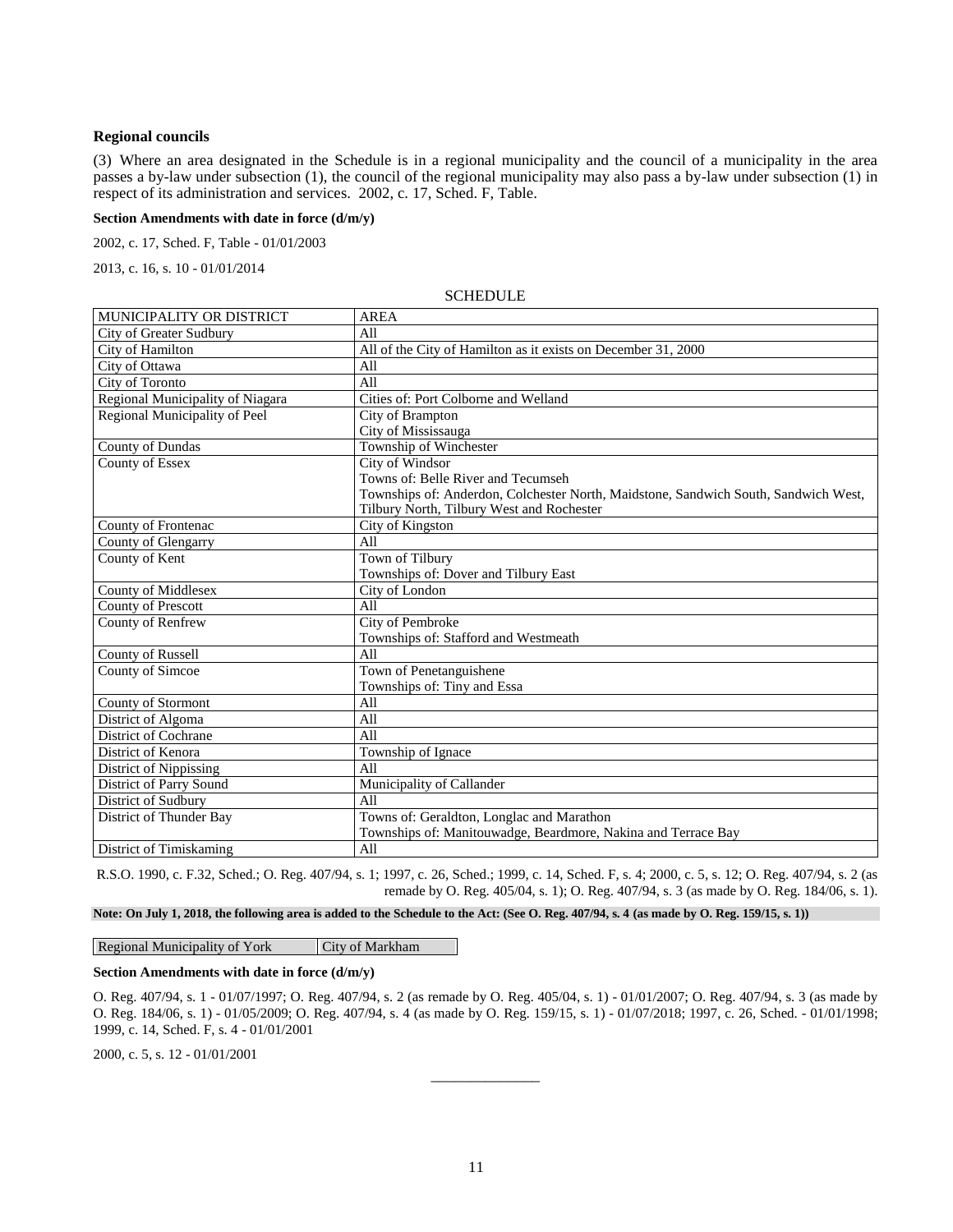Appendix B to Report 2018-28



# **Communications in French Directive**

Management Board of Cabinet

**Effective May 13, 2010** 

Office of Francophone Affairs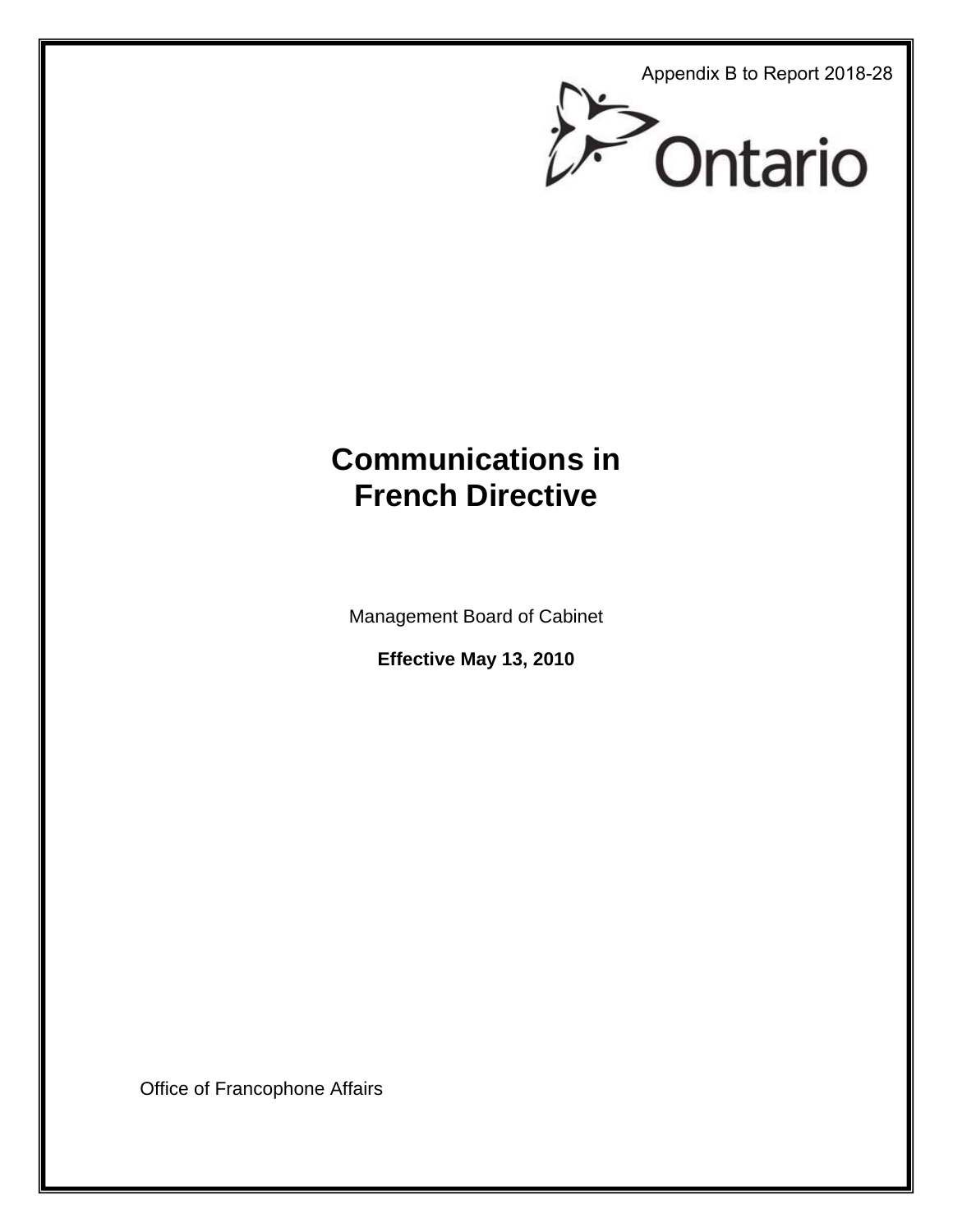# **TABLE OF CONTENTS**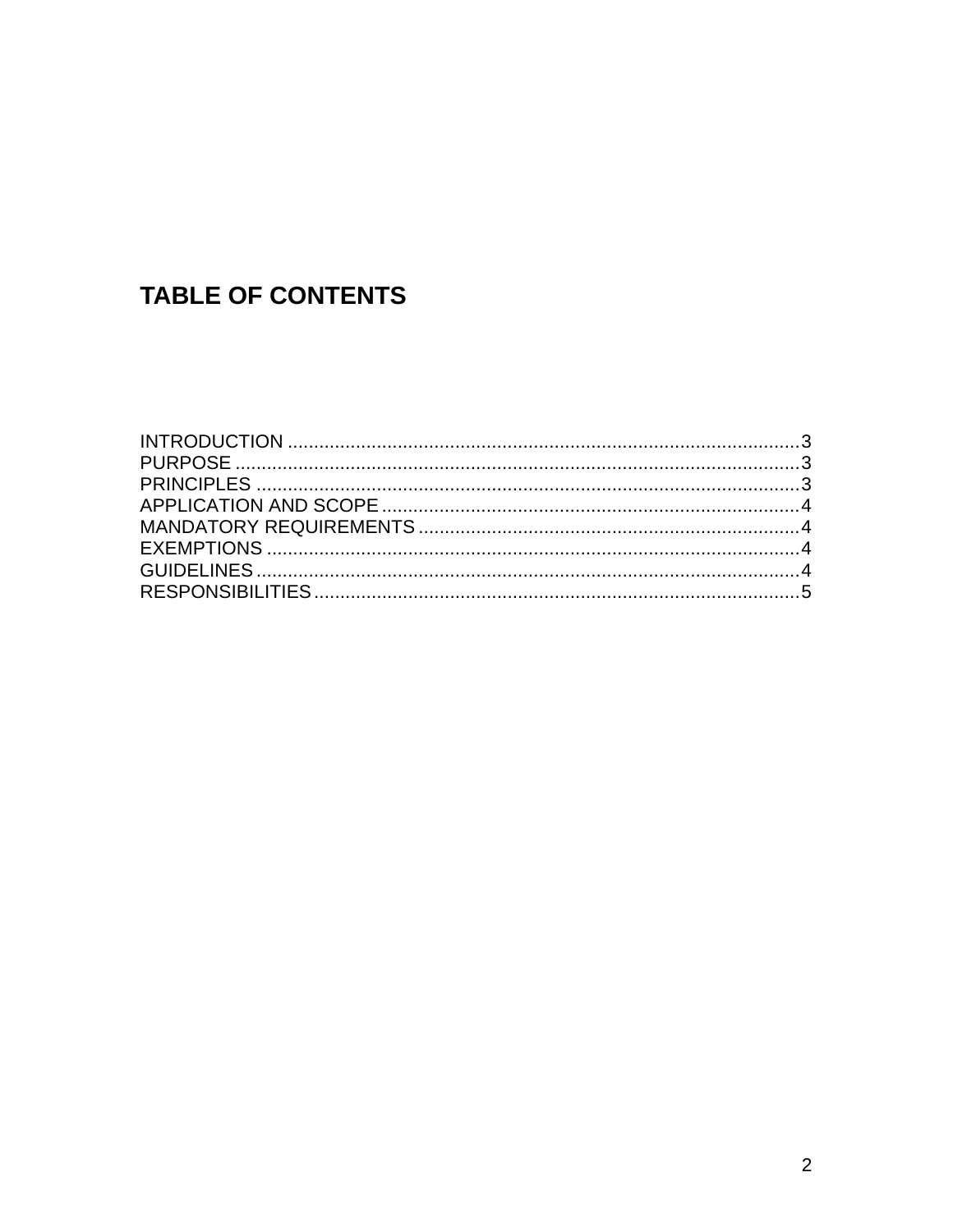# **INTRODUCTION**

The Ontario government respects the long history and vibrant culture of the Francophone community in this province. To meet their unique cultural and language needs, the government is committed to proactively offering quality communication services to them.

## *Legislative Requirements*

• The French Language Services Act (FLSA) guarantees to Frenchspeaking individuals, as well as Francophone organizations and municipalities, the right to receive communications services in French equivalent to those offered in English, at the same time, and of the same quality.

## *Customer Service*

• The Ontario Public Service (OPS) is a professional service organization committed to providing high-quality, cost-effective services that keep pace with rising public expectations.

## *Impact of Changing Technology*

• As new technologies transform the way we interact with Ontarians, communication from government must evolve and adjust to new formats to ensure that all Ontarians receive information in a timely and effective manner.

## *Communications in French Guidelines*

• In addition to this directive, the Ontario government has created a guideline document about communications in French*.* The purpose of this document is to help identify the best and most consistent practices for external communications with the Francophone population.

# **PURPOSE**

The purpose of this directive is to set out the principles, roles and responsibilities regarding communications in French for external customers of the Ontario Public Service.

# **PRINCIPLES**

• Ministries and classified agencies consider and incorporate the specific needs of the Francophone community during the communications planning process to effectively reach out to Francophones in the implementation process.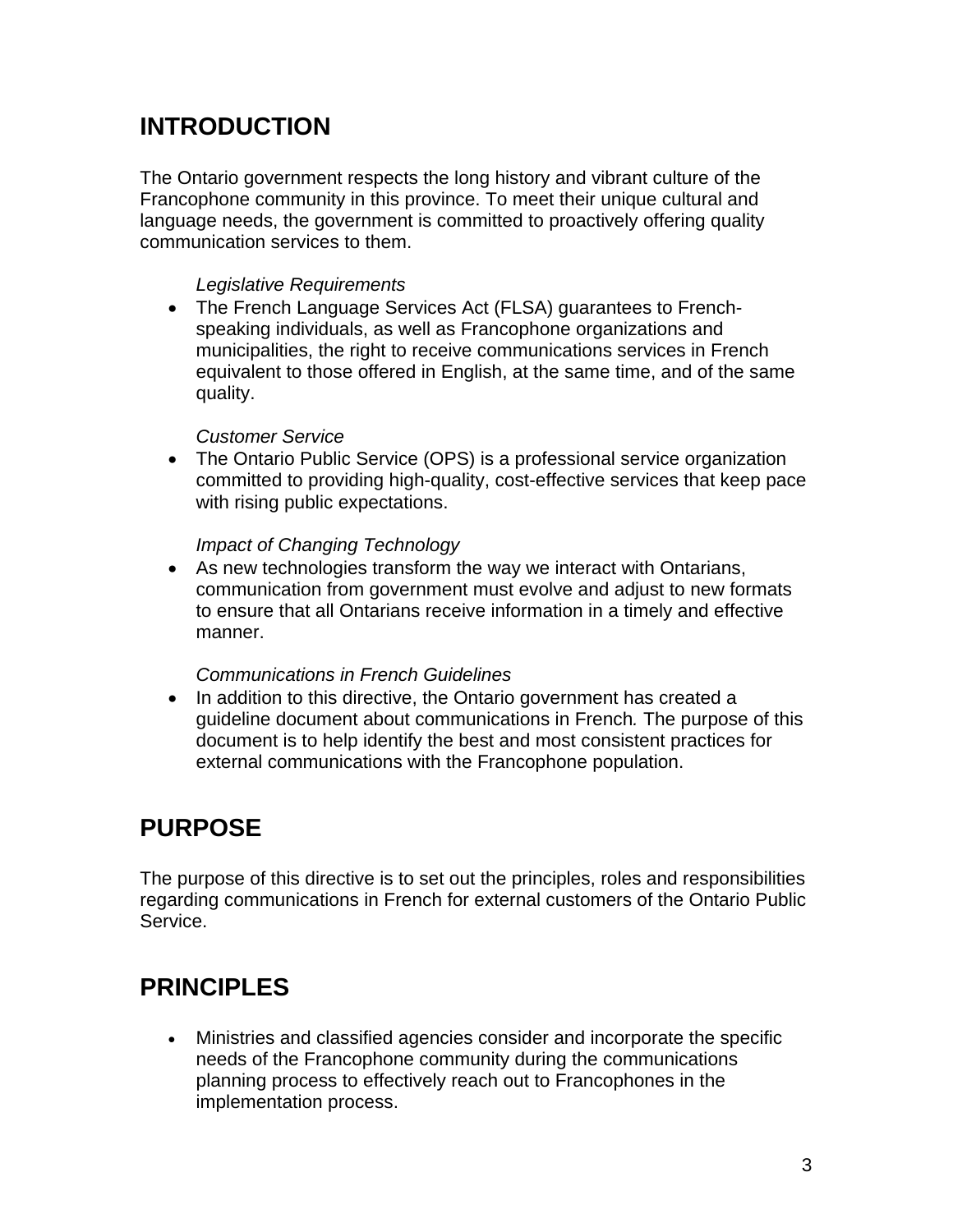• Communications are effective, relevant and targeted to their audience appropriately.

# **APPLICATION AND SCOPE**

This directive applies to all Ontario ministries and classified agencies with respect to their communication plans and strategies for external customers of the Ontario Public Service.

# **MANDATORY REQUIREMENTS**

All ministries and classified agencies are required:

- To seek out improvements in how they communicate with Francophones.
- To adhere to all relevant processes and legislative requirements, notably the French Language Services Act, in the active offer and delivery of French-language services to Ontario's francophone community.
- To consider the Francophone community's specific needs when developing strategic communication plans, and incorporate appropriate approaches into the communications activities, to reach Francophone audiences effectively.

# **EXEMPTIONS**

Any exemptions to this directive must be approved by Treasury Board/Management Board of Cabinet.

# **GUIDELINES**

To help achieve compliance with the mandatory requirements, ministries and classified agencies should refer to the guideline document. It can be found at: http://intra.cabinetoffice.gov.on.ca/intranet/docs/communications/guides/Communication s\_in\_French\_Guidelines.pdf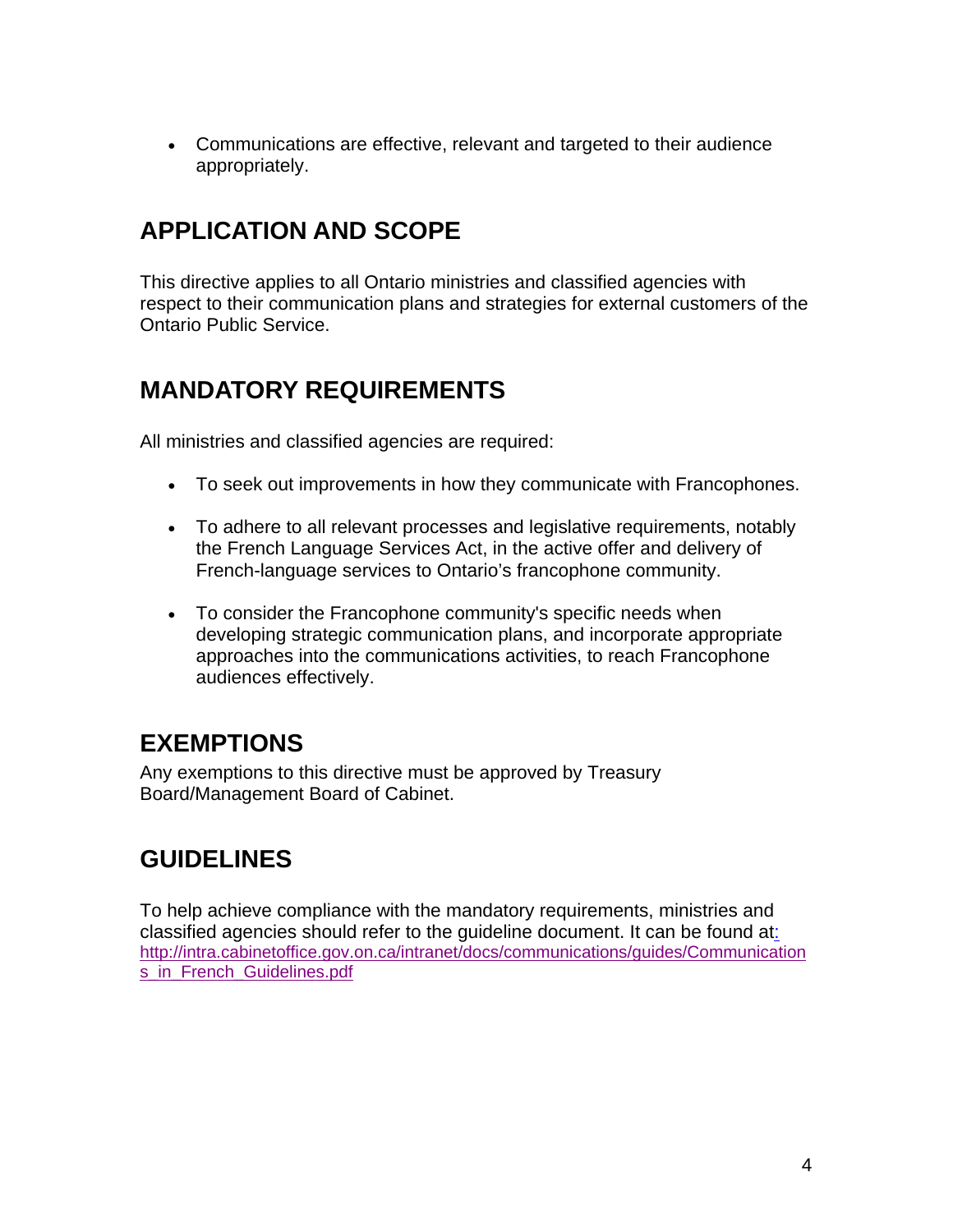# **RESPONSIBILITIES**

• Treasury Board/Management Board of Cabinet:

Approve any amendment, update or exemption to this directive.

- Cabinet Office Communications:
	- o Work with the Office of Francophone Affairs to review and recommend to Treasury Board/Management Board of Cabinet any update, amendment or exemption to the directive.
	- o Work with the Office of Francophone Affairs to develop support materials relating to this directive.
	- o Provide information on any update, amendment to the directive, or supporting material to ministries, working with the Office of Francophone Affairs to distribute the above.
- The Office of Francophone Affairs:
	- o Work with Cabinet Office to review and recommend to Treasury Board/Management Board of Cabinet any update, amendment or exemption to the directive.
	- o Work with Cabinet Office Communications to develop support materials relating to this directive.
	- o Provide advice and training to ministries and classified agencies as needed.
	- o Work with Cabinet Office Communications to help distribute information, as appropriate on any update, amendment to the directive or supporting material.
	- o Liaise with the Provincial Advisory Committee on Francophone Affairs, the network of French language service coordinators and communications directors in the Ontario Public Service.
- Deputy Ministers:
	- o Ensure that this directive is implemented by their ministries.
	- $\circ$  Ensure that their staff are aware of and adhere to this directive.
- Classified Agency Chairs and Chief Executive Officers:
	- o Ensure that this directive is implemented by their agencies.
	- o Ensure that their staff are aware of and adhere to this directive.
- Ministry of Government Services: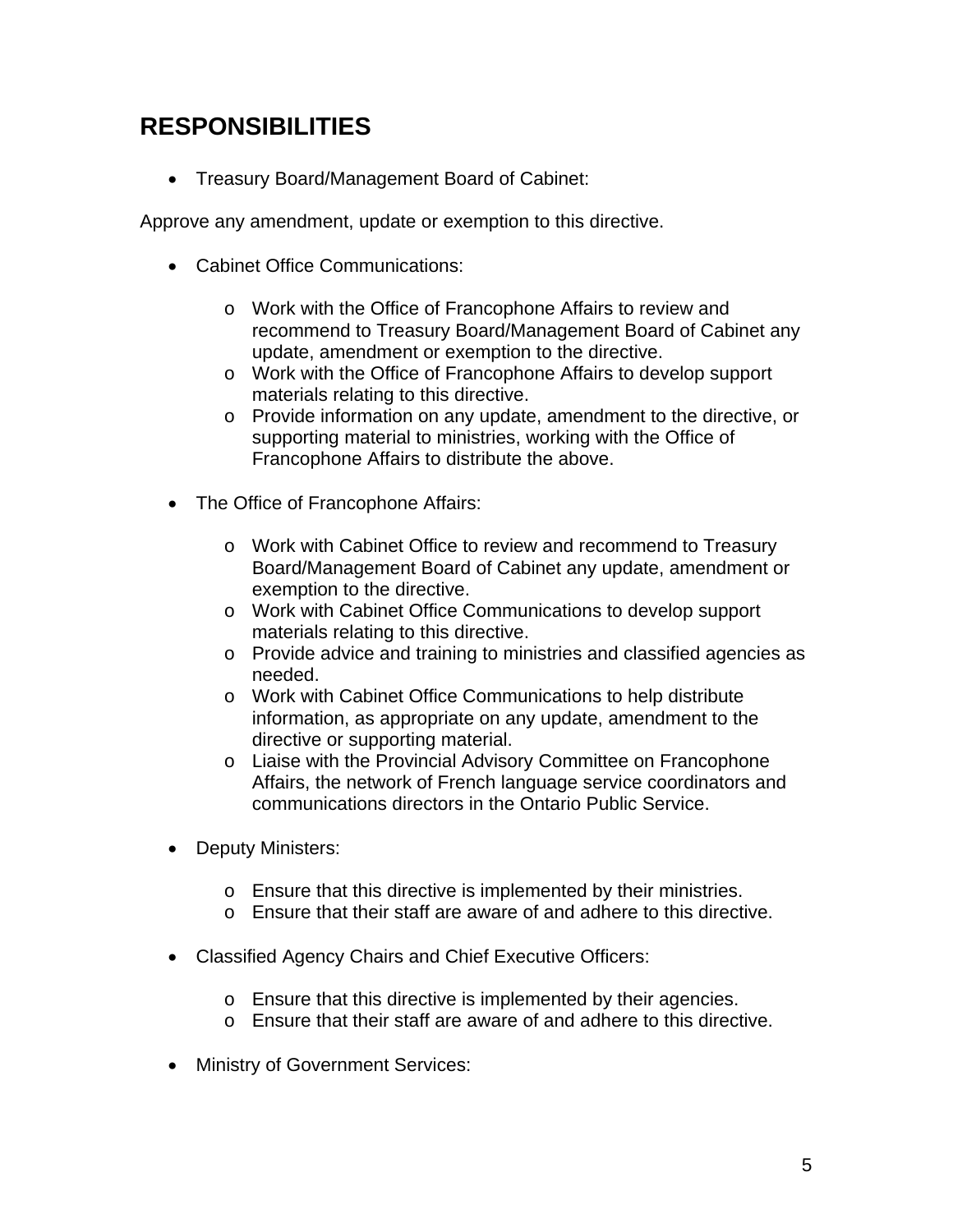- o Provide advice and guidance for any update, amendment or exemption to this directive.
- o Provide advice and guidance with respect to the authority and mandate of Treasury Board/Management Board of Cabinet.
- Communications Directors:
	- o Ensure that this directive is adhered to by their communications staff.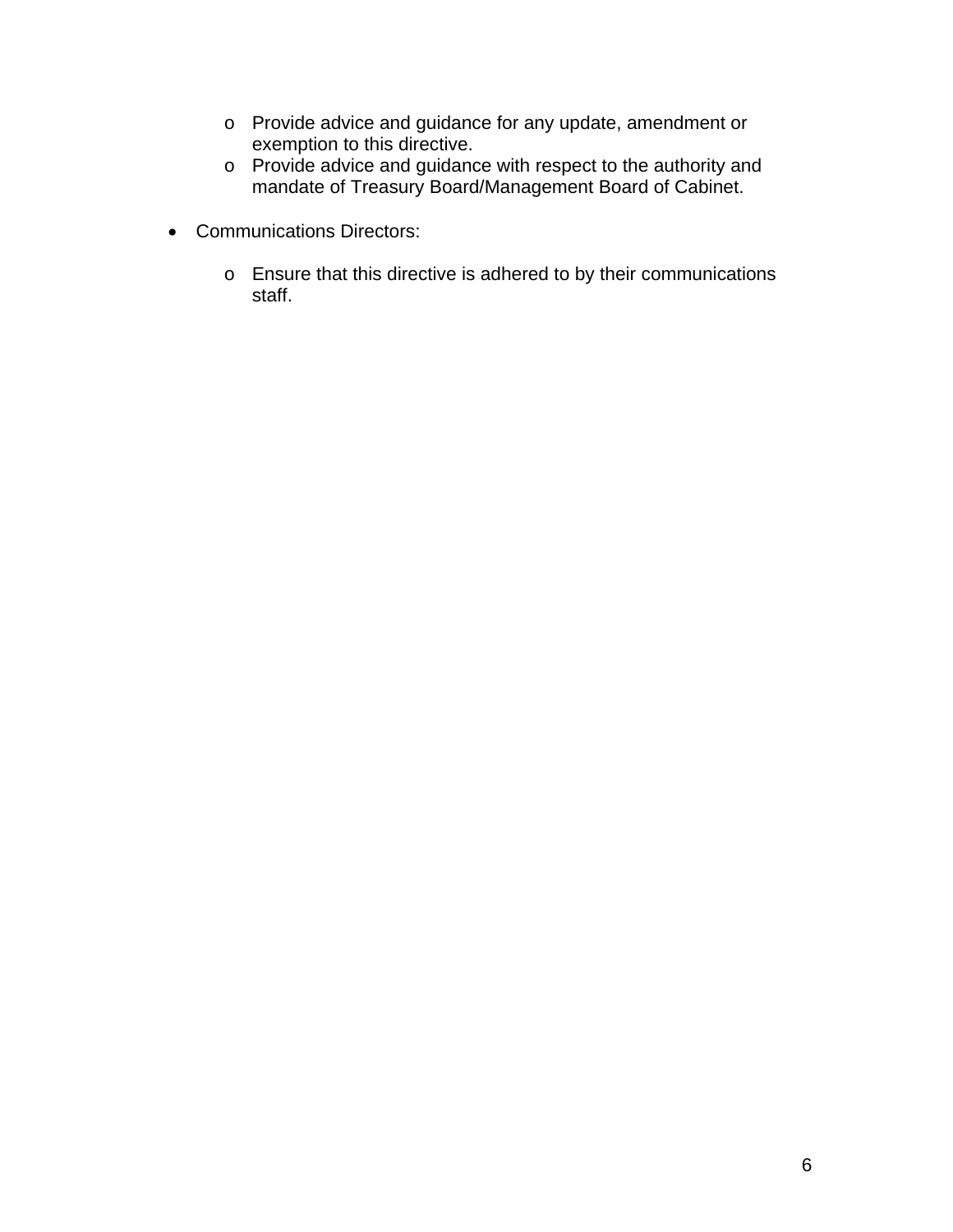

# **Report to the Finance & Audit Committee**

# **RE: Eco-Friendly Alternatives to Bottled Water – Transition Plan**

# **Recommendation(s)**

That the Finance and Audit Committee recommends that the Niagara Parks Commission:

1. Direct staff to report back to the Finance and Audit Committee at its April 11, 2018 meeting with an update report.

# **Overview**

The purpose of this report is to provide background information and seek approval regarding bottled water at Niagara Parks, including how Niagara Parks sells, generates revenue and offers bottled water to guests, what retail products it offers in the form of refillable containers, how it recycles plastic bottles, the installation of water-filling stations and other methods being undertaken to eliminate bottled water sales.

As part of its mandate as the environmental and cultural stewards of the Niagara River Corridor, Niagara Parks has a key role to play in promoting, alternatives and eliminating the sale of bottled water at Niagara Parks.

The reduction and eventual target goal of eliminating the sale of bottled water at Niagara Parks will be undertaken in a phased approach, given the need to incorporate a number of offsetting measures to ensure ongoing high-quality guest experiences e.g.: convenient access to water stations; process for accessing water during major events; waste recycling and refillable container sales.

While staff is recommending the following approach, the elimination of the sale of bottled water will occur in some departments prior to others:

- Install water stations at key sites across Niagara Parks 2017 forward
- Terminate bottled water sales at all NPC sites with the following target dates:
	- o Parks sites: 2018
	- o First retail and culinary sites: 2019
	- o Second retail and culinary sites: 2020
	- o Golf: 2020
- Offer Products for sale and merchandise plan 2018
- Special events beginning in 2018

JANICE THOMSON, Chair REEGAN MCCULLOUGH, Chief Executive Officer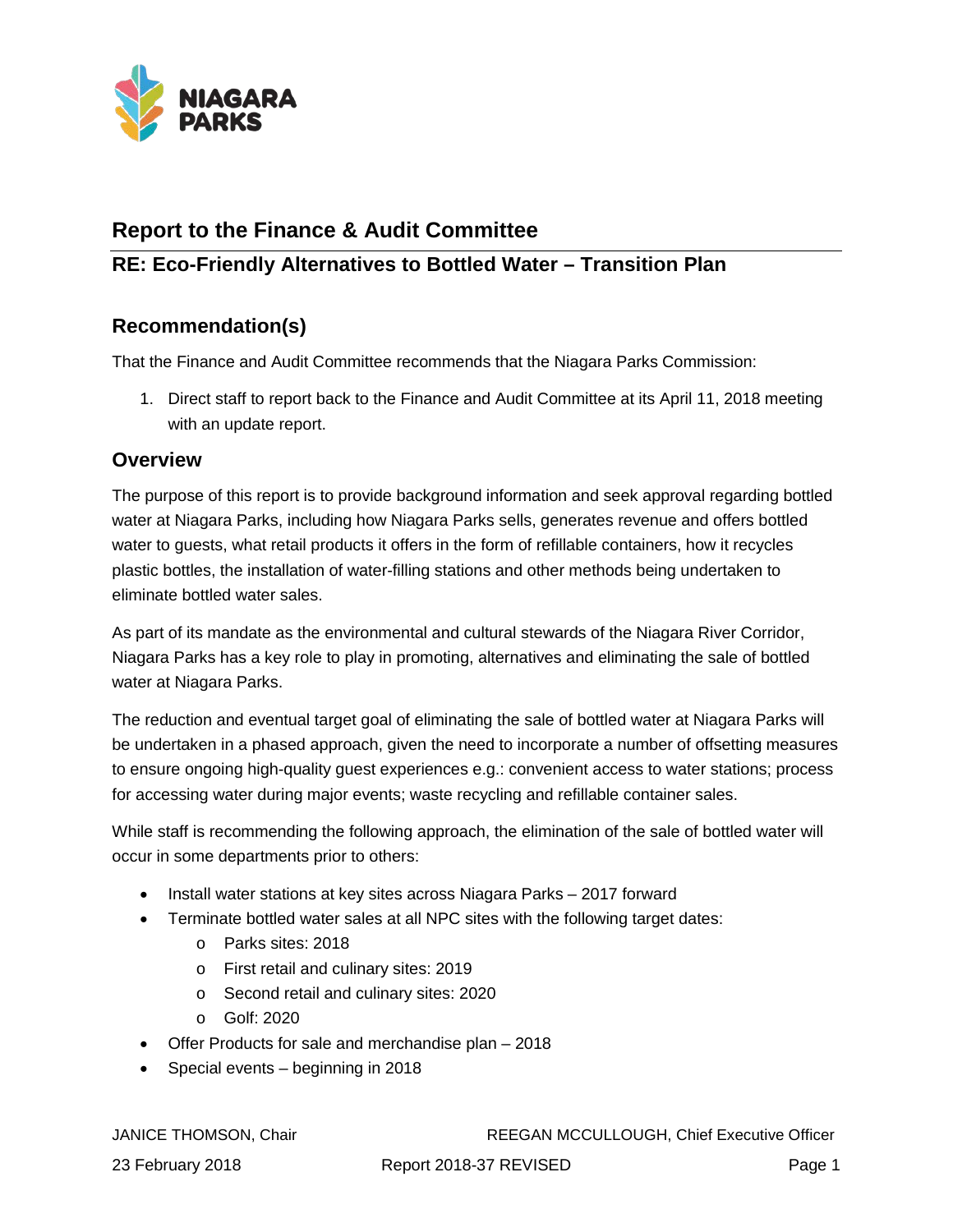

- Recycling plan 2019
- Supply chain considerations (e.g. working with vendors) beginning in 2018

A Communications plan will be developed by May 2018 including:

## Economic:

- Revenue from the sale of plastic water bottles and from refillable containers
- Cost of recycling program

## Social:

- Promotion of the benefit of reducing use of bottled water
- Respect for guests who may wish to purchase bottled water

## **Environmental**

- Installation of water-filling stations
- Use of water stations at special events
- Increase in recycling capacity at Niagara Parks
- Promotion of Niagara Parks' reduction in use of bottled water

Bottled Water at Niagara Parks today:

## Retail Operations

The Retail department will expand the selection of refillable containers in all retail locations at Niagara Parks. This also includes signage to promote Niagara Parks' commitment to sustainability. A wide selection of containers is available at various prices, with a focus on higher-end, stainless steel, branded, and trendy options. Price points on refillable containers start at \$15 and upwards, with an average price of approximately \$24. In 2017 across all retail locations, 2,448 refillable containers were sold for a total gross revenue of \$39,159. In the same time period, 112,545 bottles of water were sold through Retail for a total gross revenue of \$314,036.

## Water-Filling Stations

Niagara Parks installed its first water-filling station at the Niagara Glen Nature Centre on September 6, 2017. From its installation to the end of the season on November 5, the water-filling station has diverted the equivalent of 1,095 water bottles. Each bottle counted represents 591mL (20oz) of water. Three additional water-filling stations are planned for installation in 2018 at McFarland Park, Queenston Heights Park, and Old Fort Erie. Staff will investigate fast-tracking the installation of additional water-filling stations in 2018 and plan for more installations from in subsequent years,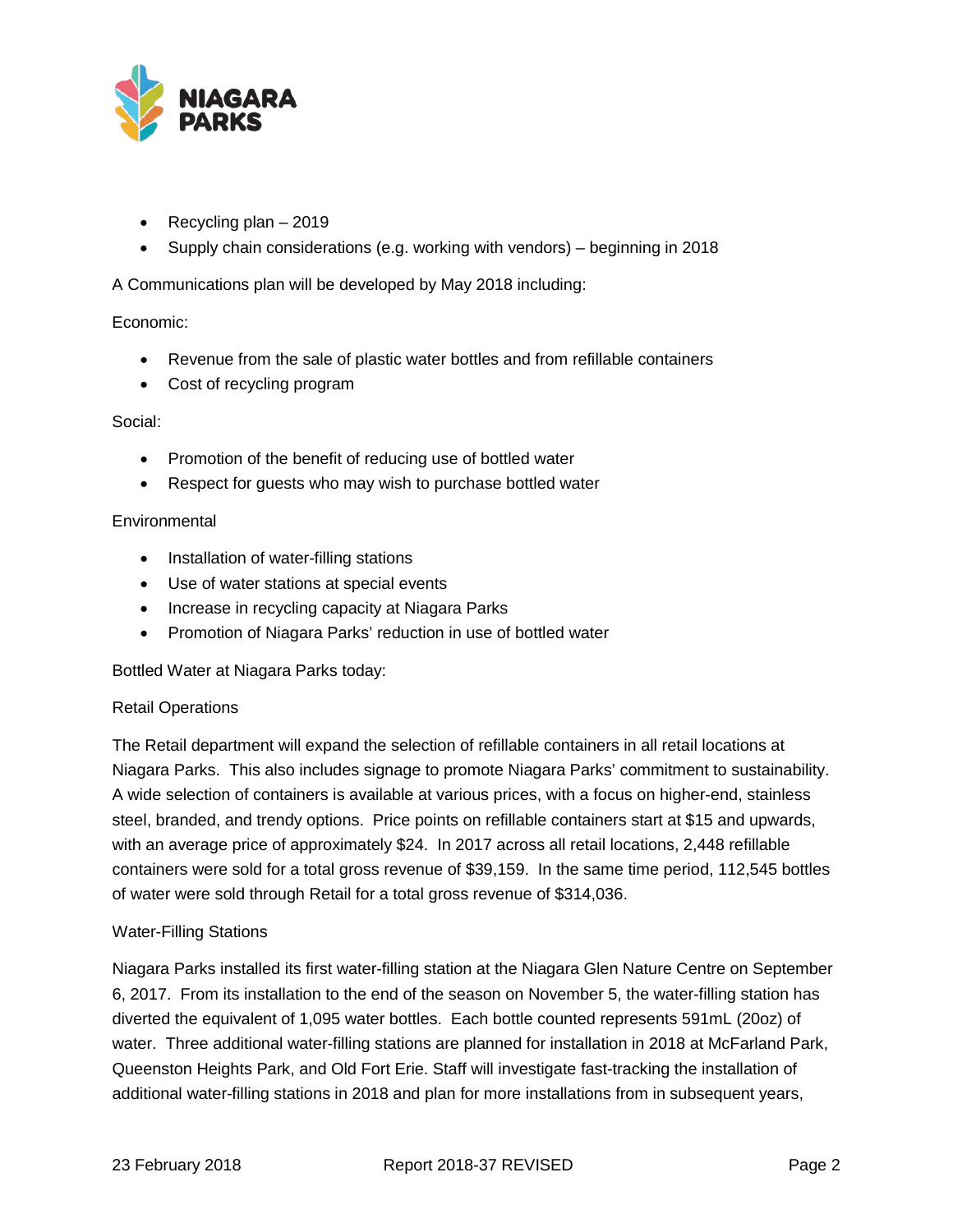

including as part of capital projects such as Table Rock redevelopment. In addition to an appropriate location, each water-filling station requires infrastructure customized to that location, such as a water line, power source, and millwork.

## Water Bottle Recycling

Parks operations has established recycling containers around the exterior of many NPC attractions, although containers do not yet break out the volumes of plastic bottles from those of paper cups or aluminum cans. All post-consumer water bottle recycling is collected as part of NPC's mixed recycling streams and is processed through an external vendor.

Program considerations for the 2018 season will include:

- piloting of locked recycling containers for major events to limit potential for contamination, thus maximizing ability to separate material at the source;
- increases to the quantity of recycling containers around Table Rock to review effectiveness of containers; and
- a review of collaboration opportunities with Niagara Sustainability Initiative members such as Eco-Defenders that could participate in NPC events to help control contamination and educate guests about the value of recycling at the source.

## Vendor Sustainability Initiatives

Niagara Parks will continue to work with its principal beverage vendor, Coca-Cola, to promote sustainability and recycling initiatives and educate guests on current practices. Coca-Cola is the supplier for Dasani bottled water products as well.

As a company, Coca Cola is working toward making its packaging to be 100% recyclable worldwide as well as trying to create better bottles through strategies like developing plant-based resins and reducing the amount of plastic it uses.

## **Implications**

## Financial

Bottled water sales for Niagara Parks for the 2017 year are provided in the table below. Retail sells a variety of bottled water, including Dasani, Nestle Purelife, Smart Water, Smart Water (Sparkling), and Evian Water. Culinary sells Nestle Purelife and Dasani.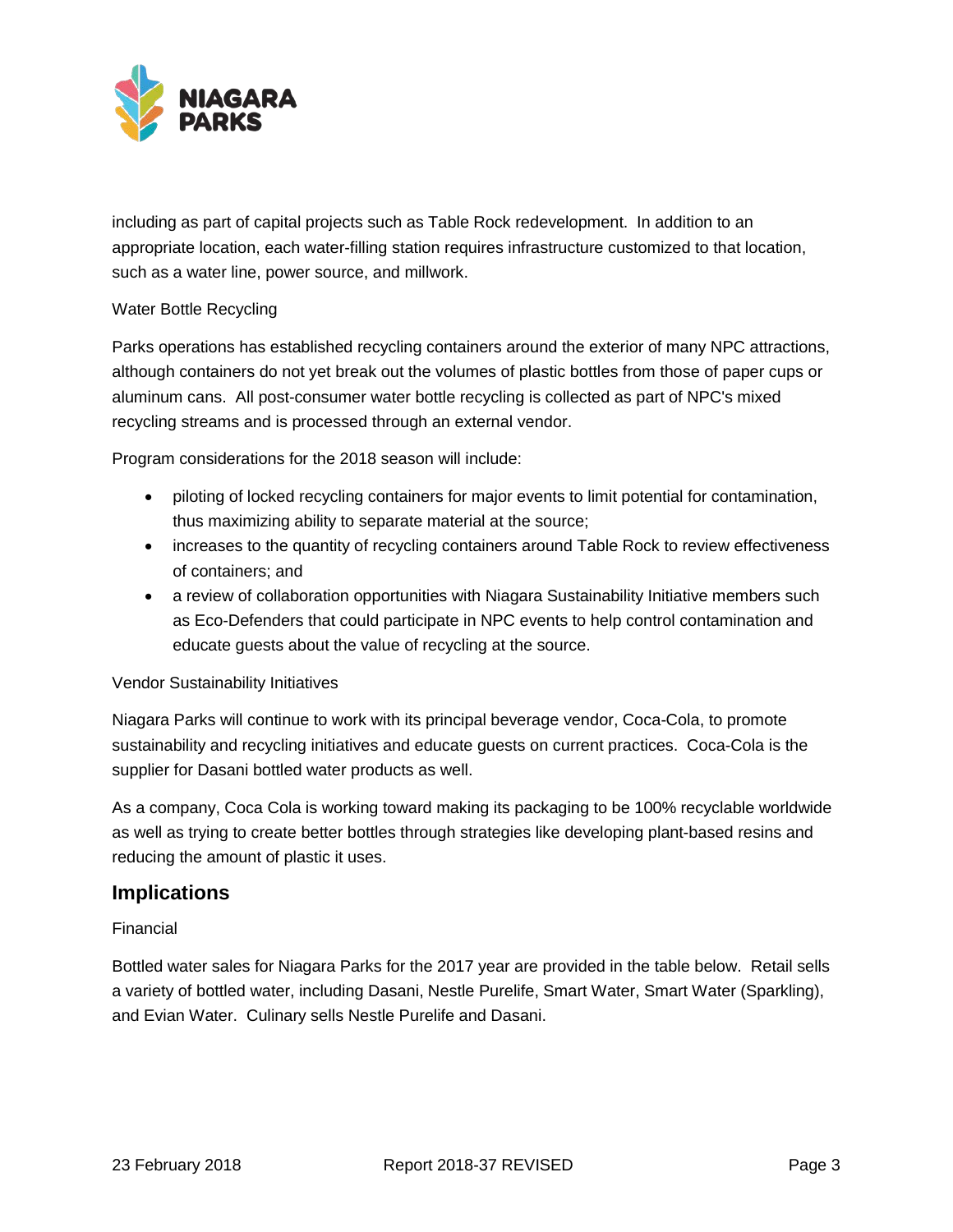

| <b>Department</b> | <b>Quantity Sold in 2017</b> | <b>Gross Revenue in 2017</b> |
|-------------------|------------------------------|------------------------------|
| Retail            | 112,545 bottles of water     | \$314,036                    |
| Culinary          | 136,783 bottles of water     | \$353,845                    |
| Total             | 249,328 bottles of water     | \$667,881                    |

# **Consultation**

Staff from Retail, Culinary, Events, Parks and Engineering were consulted in the development of this report. NPC's largest bottled water vendor, Coca-Cola, was also consulted.

# **Alternatives for Consideration**

The Committee could direct staff to maintain the status quo; that is, to continue to sell bottled water and not to develop the formal plan "Eco-Friendly Alternatives to Bottled Water Transition Plan". Staff do not recommend this alternative as it does not align with NPC's mandate and vision.

## **Rationale for Recommendation**

The elimination of the sale of bottled water at Niagara Parks would prove to be a pivotal achievement for Niagara Parks to deliver on its core mandate as the environmental and cultural steward of the Niagara River corridor. With the availability of clean drinking water and through a proactive capital plan to install more water-filling stations, in addition to offering refillable water containers through Niagara Parks' Retail and Culinary outlets, the goal of eliminating the sale of bottled water at Niagara Parks is attainable. In addition, Niagara Parks is embarking on a new waste and recycling program that will assist significantly in diverting plastic bottles from landfill sites.

## **Relevance to Strategic Plan**

This initiative relates directly to the Niagara Parks mandate of preserving and promoting the natural and cultural heritage along the Niagara River corridor. Niagara Parks is also committed to delivering commercially successful products in a way that ensures benefits for everyone, including natural, social, and cultural environments.

## **Other Pertinent Reports**

None.